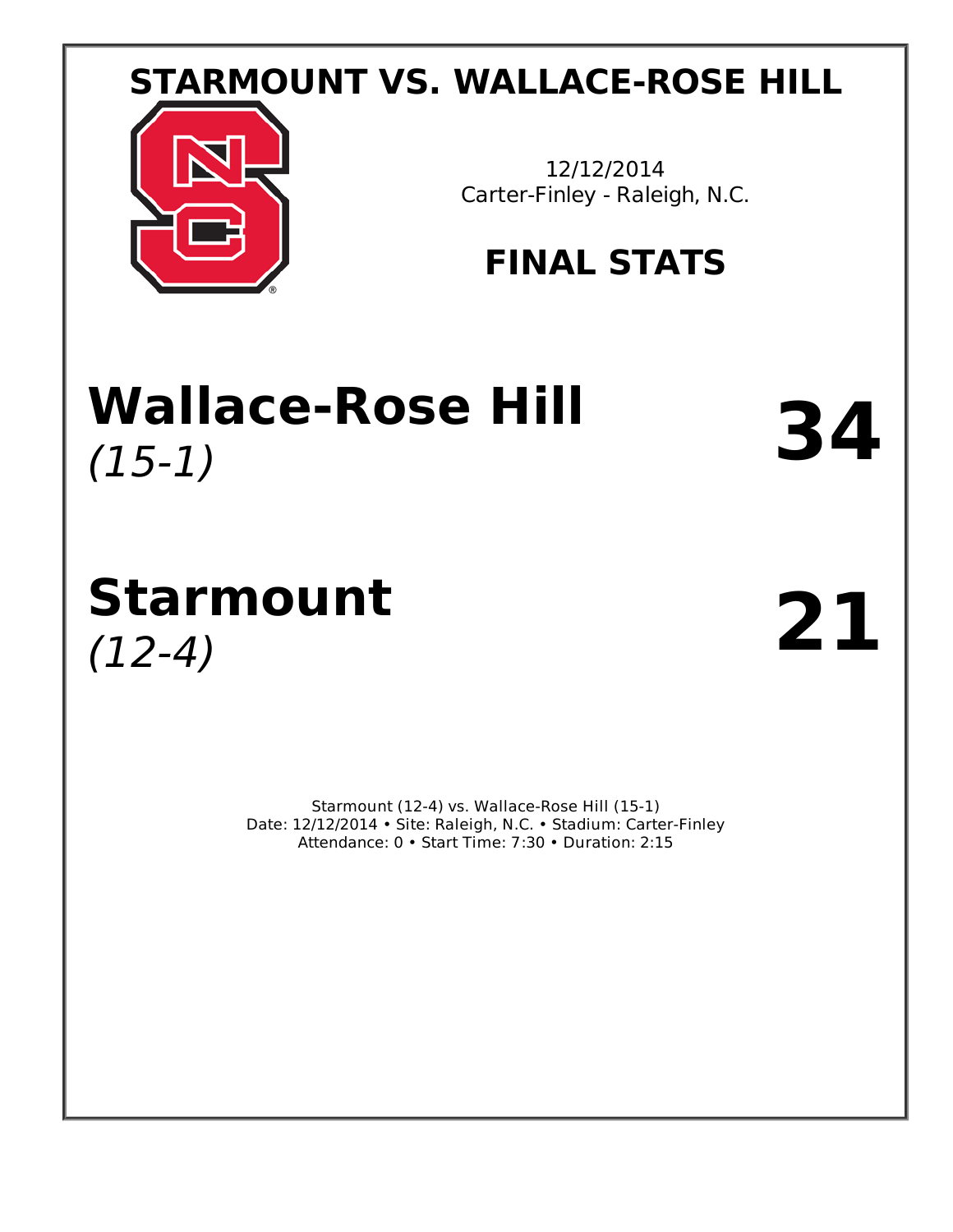#### **Scoring Summary(Final) Starmount vs. Wallace-Rose Hill (12/12/2014 at Raleigh, N.C.)**

Starmount (12-4) vs. Wallace-Rose Hill (15-1) Date: 12/12/2014 • Site: Raleigh, N.C. • Stadium: Carter-Finley Attendance: 0

| <b>Score by Quarters</b> |  |  | 4 Total |
|--------------------------|--|--|---------|
| Starmount                |  |  |         |
| Wallace-Rose Hill        |  |  |         |

#### **Qtr Time Scoring Play V-H**

| 1st 11:41 WRH - Canady 72 yd TD RUSH (KICK by Cano), 1-72 0:19      | $0 - 7$   |
|---------------------------------------------------------------------|-----------|
| 1st 08:22 STAR - Freed 51 yd TD FUMB (KICK by Gunnell),             | $7 - 7$   |
| 1st 08:12 WRH - Glaspie 73 yd TD KO                                 | 7-13      |
| 1st 04:35 STAR - Johnson 78 yd TD RUSH (KICK by Gunnell), 2-82 0:45 | $14-13$   |
| 2nd 08:43 WRH - Smith 10 yd TD RUSH (KICK by Cano), 8-56 2:30       | 14-20     |
| 2nd 05:18 WRH - Glaspie 23 yd TD RUSH (KICK by Cano), 4-45 1:26     | $14-27$   |
| 3rd 06:57 WRH - Glaspie 1 yd TD RUSH (KICK by Cano), 6-67 1:57      | 14-34     |
| 4th 00:55 STAR - Davis 2 yd TD RUSH (KICK by Gunnell), 19-82 9:34   | $21 - 34$ |

Kickoff time: 7:30 • End of Game: 9:45 • Total elapsed time: 2:15 Officials: Referee: Southerland; Umpire: Dark; Linesman: Crosby; Line judge: Huskey; Back judge: Castelloe; Field judge: Shuumaker; Side judge: Scott; Scorer: ; Temperature: 49 • Wind: NW 5mph • Weather: Clear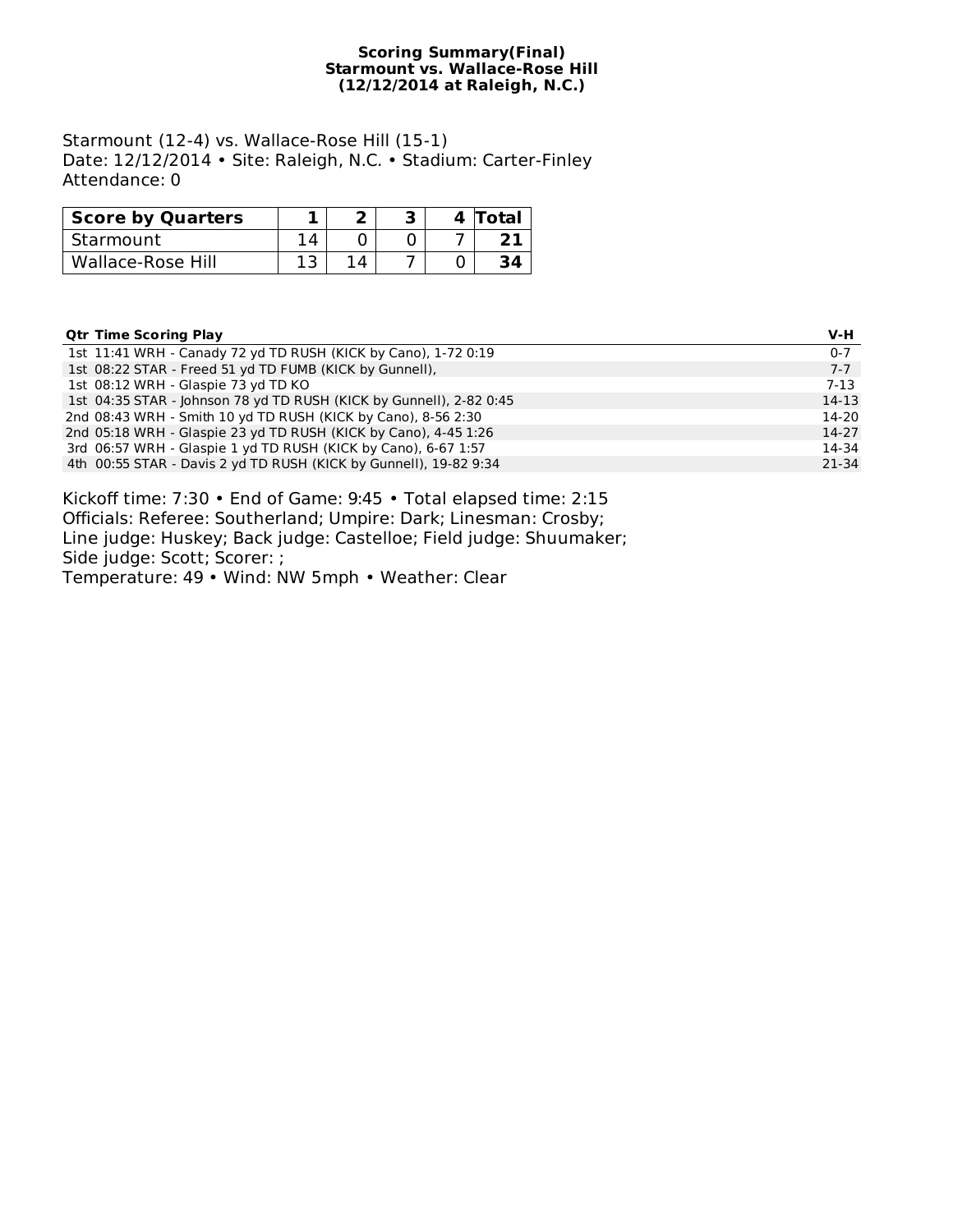#### **Team Statistics(Final) Starmount vs. Wallace-Rose Hill (12/12/2014 at Raleigh, N.C.)**

|                                  | <b>STAR</b>   | <b>WRH</b>   |
|----------------------------------|---------------|--------------|
| <b>FIRST DOWNS</b>               | 11            | 15           |
| Rushing                          | 6             | 14           |
| Passing                          | 4             | 1            |
| Penalty                          | $\mathbf{1}$  | 0            |
| <b>NET YARDS RUSHING</b>         | 164           | 320          |
| <b>Rushing Attempts</b>          | 47            | 50           |
| Average Per Rush                 | 3.5           | 6.4          |
| <b>Rushing Touchdowns</b>        | 2             | 4            |
| <b>Yards Gained Rushing</b>      | 202           | 345          |
| <b>Yards Lost Rushing</b>        | 38            | 25           |
| <b>NET YARDS PASSING</b>         | 102           | 16           |
| Completions-Attempts-Int         | $6 - 8 - 1$   | $1 - 1 - 0$  |
| Average Per Attempt              | 12.8          | 16           |
| Average Per Completion           | 17            | 16           |
| Passing Touchdowns               | 0             | 0            |
| <b>TOTAL OFFENSIVE YARDS</b>     | 266           | 336          |
| Total offensive plays            | 55            | 51           |
| Average Gain Per Play            | 4.8           | 6.6          |
| Fumbles: Number-Lost             | $0 - 0$       | $2 - 2$      |
| Penalties: Number-Yards          | $2 - 10$      | $3 - 25$     |
| <b>PUNTS-YARDS</b>               | 6-193         | $2 - 66$     |
| Average Yards Per Punt           | 32.2          | 33.0         |
| Net Yards Per Punt               | 32.2          | 11           |
| Inside 20                        | 0             | 1            |
| 50+ Yards                        | 0             | 0            |
| Touchbacks                       | 0             | 0            |
| Fair catch                       | 0             | 1            |
| <b>KICKOFFS-YARDS</b>            | $3 - 113$     | 6-301        |
| Average Yards Per Kickoff        | 37.7          | 50.2         |
| Net Yards Per Kickoff            | -6            | 36.3         |
| Touchbacks                       | 0             | 0            |
| Punt returns: Number-Yards-TD    | $0 - 0 - 0$   | $2 - 44 - 0$ |
| Average Per Return               | 0             | 22           |
| Kickoff returns: Number-Yards-TD | $6 - 131 - 0$ | $2 - 83 - 1$ |
| Average Per Return               | 21.8          | 41.5         |
| Interceptions: Number-Yards-TD   | $0 - 0 - 0$   | $1 - 19 - 0$ |
| Fumble Returns: Number-Yards     | $2 - 51$      |              |
| <b>Miscellaneous Yards</b>       | $\Omega$      | 0            |
| <b>Possession Time</b>           | 27:56         | 20:04        |
| 1st Quarter                      | 05:11         | 06:49        |
| 2nd Quarter                      | 06:55         | 05:05        |
| 3rd Quarter                      | 05:28         | 06:32        |
| 4th Quarter                      | 10:22         | 01:38        |
| <b>Third-Down Conversions</b>    | 4 of 13       | 5 of 10      |
| <b>Fourth-Down Conversions</b>   | 1 of 3        | 1 of 2       |
| Red Zone Scores-Chances          | $1$ of $2$    | $2$ of $4$   |
| Touchdowns                       | 1             | 2            |
| <b>Field Goals</b>               | $0$ of $0$    | $0$ of $0$   |
| Sacks By: Number-Yards           | $0 - 0$       | 4-21         |
| <b>PAT Kicks</b>                 | $3 - 3$       | $4 - 5$      |
| <b>Field Goals</b>               | οf            | оf           |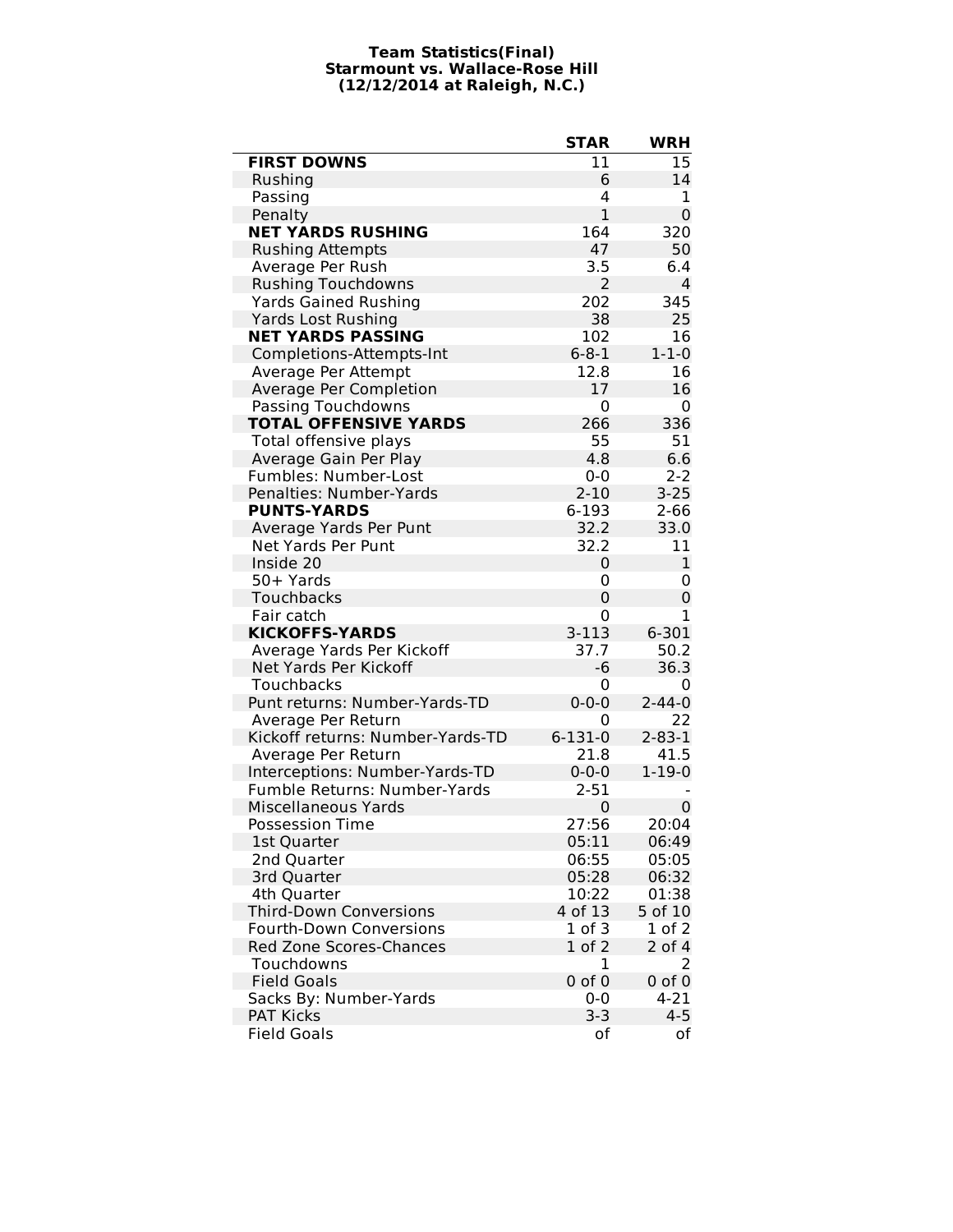#### **Individual Statistics(Final) Starmount vs. Wallace-Rose Hill (12/12/2014 at Raleigh, N.C.)**

| Starmount          |                |                     |                |                        |                |                  |                     | <b>Wallace-Rose Hill</b> |                |                 |    |                |                  |       |                  |                             |
|--------------------|----------------|---------------------|----------------|------------------------|----------------|------------------|---------------------|--------------------------|----------------|-----------------|----|----------------|------------------|-------|------------------|-----------------------------|
| <b>Rushing</b>     | No.            | Gain                | Loss           | Net                    | TD             | Lg               | Avg                 | <b>Rushing</b>           | No.            | Gain            |    | Loss           | Net              | TD    | Lg               | Avg                         |
| Johnson            | 15             | 131                 |                | 4<br>127               | 1              | 78               | 8.5                 | Canady                   | 14             | 130             |    | 11             | 119              | 1     | 72               | 8.5                         |
| Bryant             | 2              | 20                  |                | 0<br>20                | 0              | 16               | 10                  | Glaspie                  | 14             | 119             |    | 6              | 113              | 2     | 56               | 8.1                         |
| Prescott           | 4              | 14                  |                | 0<br>14                | 0              | 4                | 3.5                 | Smith                    | 9              | 44              |    | 0              | 44               | 1     | 10               | 4.9                         |
| Davis              | 4              | 5                   |                | 0<br>5                 | 1              | 3                | 1.3                 | Wilson                   | 8              | 32              |    | 6              | 26               | 0     | 12               | 3.3                         |
| Kelly              | 3              | 3                   |                | 3<br>0                 | 0              | 3                | 0                   | McKenzie                 | 3              | 16              |    | 0              | 16               | 0     | 12               | 5.3                         |
| Freed              | 18             | 29                  |                | 30<br>-1               | 0              | 10               | $-0.1$              | Lisane                   | 1              | 4               |    | 0              | 4                | 0     | 0                | 4                           |
| Lomax              | 1              | 0                   |                | $-1$<br>1              | 0              | 0                | -1                  | TEAM                     | 1              | 0               |    | 2              | $-2$             | 0     | 0                | $-2$                        |
| <b>Totals</b>      | 47             | 202                 |                | $\overline{38}$<br>164 | $\overline{2}$ | 78               | $\overline{3.5}$    | <b>Totals</b>            | 50             | 345             |    | 25             | $\overline{320}$ | 4     | 72               | 6.4                         |
|                    |                |                     |                |                        |                |                  |                     |                          |                |                 |    |                |                  |       |                  |                             |
| <b>Passing</b>     | $C-A-I$        |                     | Yds            | th                     | Long           |                  | Sack                | Passing                  |                | C-A-I           |    | Yds            | th               | Long  |                  | <b>Sack</b>                 |
| Freed              | $6 - 8 - 1$    |                     | 102            | 0                      | 39             |                  | 4                   | McKenzie                 |                | $1 - 1 - 0$     |    | 16             | 0                |       | 16               | 0                           |
| <b>Totals</b>      | $6 - 81$       |                     | 102            | 0                      | 39             |                  | 4                   | <b>Totals</b>            |                | $1 - 10$        |    | 16             | 0                |       | 16               | $\mathbf 0$                 |
| Receiving          |                | No.                 |                | Yards                  | TD             |                  | Long                | Receiving                |                | No.             |    |                | Yards            | TD    |                  | Long                        |
| Prescott           |                | 3                   |                | 77                     | 0              |                  | 39                  | Canady                   |                |                 | 1  |                | 16               | 0     |                  | 16                          |
| Lomax              |                | 1                   |                | 13                     | 0              |                  | 13                  | Totals                   |                |                 | 1  |                | 16               |       | $\Omega$         | $\overline{16}$             |
| Bryant             |                | 1                   |                | 10                     | 0              |                  | 10                  |                          |                |                 |    |                |                  |       |                  |                             |
| Davis              |                | $\mathbf{1}$        |                | 2                      | 0              |                  | 2                   |                          |                |                 |    |                |                  |       |                  |                             |
|                    |                |                     |                |                        |                |                  |                     |                          |                |                 |    |                |                  |       |                  |                             |
| <b>Totals</b>      |                | $\overline{6}$      |                | 102                    | 0              |                  | 39                  |                          |                |                 |    |                |                  |       |                  |                             |
| Punting            | No.            | Yds                 | Avg            |                        | Long           | In20             | ΤВ                  | Punting                  | No.            | Yds             |    | Avg            |                  | Long  | In20             | TВ                          |
| Prescott           | 6              | 193                 | 32.2           |                        | 41             |                  | 0<br>0              | Kissner                  | 2              | 66              |    | 33.0           |                  | 35    |                  | 1<br>0                      |
| <b>Totals</b>      | 6              | 193                 | 32.2           |                        | 41             |                  | 0<br>$\mathbf 0$    | Totals                   | $\overline{2}$ | 66              |    | 33.0           |                  | 35    |                  | $\mathbf{1}$<br>$\mathbf 0$ |
|                    |                |                     |                |                        |                |                  |                     |                          |                |                 |    |                |                  |       |                  |                             |
|                    | Punt           |                     |                | <b>Kickoff</b>         |                | <b>Intercept</b> |                     |                          |                | Punt            |    |                | <b>Kickoff</b>   |       | <b>Intercept</b> |                             |
| <b>Returns</b>     | No<br>Yds      | Lg                  | No             | Yds Lg                 | No             |                  | Yds Lg              | Returns                  | No             | Yds Lg          |    | No             | Yds Lg           |       | No               | Yds Lg                      |
| Johnson            | 0              | $\overline{0}$<br>0 | 5              | 39<br>110              | 0              |                  | 0<br>0              | Lisane                   | 0              | 0               | 0  | 1              | 10               | 10    | 0                | 0<br>0                      |
| Lomax              | 0              | 0<br>0              | 1              | 21<br>21               | 0              |                  | 0<br>0              | Canady                   | 1              | 45              | 45 | 0              | 0                | 0     | 0                | 0<br>0                      |
| <b>Totals</b>      | $\overline{0}$ | $\overline{0}$<br>0 | 6              | 39<br>131              | 0              |                  | $\overline{0}$<br>0 | Washington               | 0              | 0               | 0  | 0              | 0                | 0     | 1                | 19<br>19                    |
|                    |                |                     |                |                        |                |                  |                     | Glaspie                  | 1              | $-1$            | 0  | 1              | 73               | 73    | 0                | 0<br>0                      |
|                    |                |                     |                |                        |                |                  |                     |                          | 2              | 44              | 45 | 2              | 83               | 73    | 1                | 19<br>19                    |
|                    |                |                     |                |                        |                |                  |                     | Totals                   |                |                 |    |                |                  |       |                  |                             |
| <b>Field goals</b> |                | Qtr Time            |                | Dist                   |                | Result           |                     | <b>Field goals</b>       |                | <b>Otr Time</b> |    |                | Dist             |       | Result           |                             |
|                    |                |                     |                |                        |                |                  |                     |                          |                |                 |    |                |                  |       |                  |                             |
| <b>Kickoffs</b>    | No.            | Yards               |                | Avg                    |                | ΤВ               | OВ                  | Kickoffs                 | No.            | Yards           |    |                | Avg              |       | ΤВ               | OВ                          |
| Gunnell            | 3              | 113 yards           |                | 37.7                   |                | $\boldsymbol{0}$ | 1                   | Cano                     | 6              | 301 yards       |    |                | 50.2             |       | 0                | 0                           |
| All-purpose        |                | Run                 | Rcv            | KR                     | <b>PR</b>      | IR               | <b>Total</b>        | All-purpose              |                | Run             |    | <b>Rcv</b>     | KR               | PR IR |                  | <b>Total</b>                |
| <b>Johnson</b>     |                | 127                 | $\overline{0}$ | 110                    | 0              | $\overline{0}$   | 237                 | Glaspie                  |                | 113             |    | $\overline{0}$ | 73               | $-1$  | $\pmb{0}$        | 185                         |
| Prescott           |                | 14                  | 77             | 0                      | 0              | 0                | 91                  | Canady                   |                | 119             |    |                | 0                | 45    | 0                | 180                         |
| Lomax              |                | $-1$                | 13             | 21                     |                |                  |                     | Smith                    |                | 44              |    | 16             |                  |       |                  | 44                          |
|                    |                |                     |                |                        | 0              | 0                | 33                  |                          |                |                 |    | 0              | 0                | 0     | 0                |                             |
| <b>Bryant</b>      |                | 20                  | 10             | 0                      | 0              | $\mathsf 0$      | 30                  | Wilson                   |                | 26              |    | 0              | 0                | 0     | 0                | 26                          |

FUMBLES: Starmount- . Wallace-Rose Hill- Lisane 1-1 Glaspie 1-1 .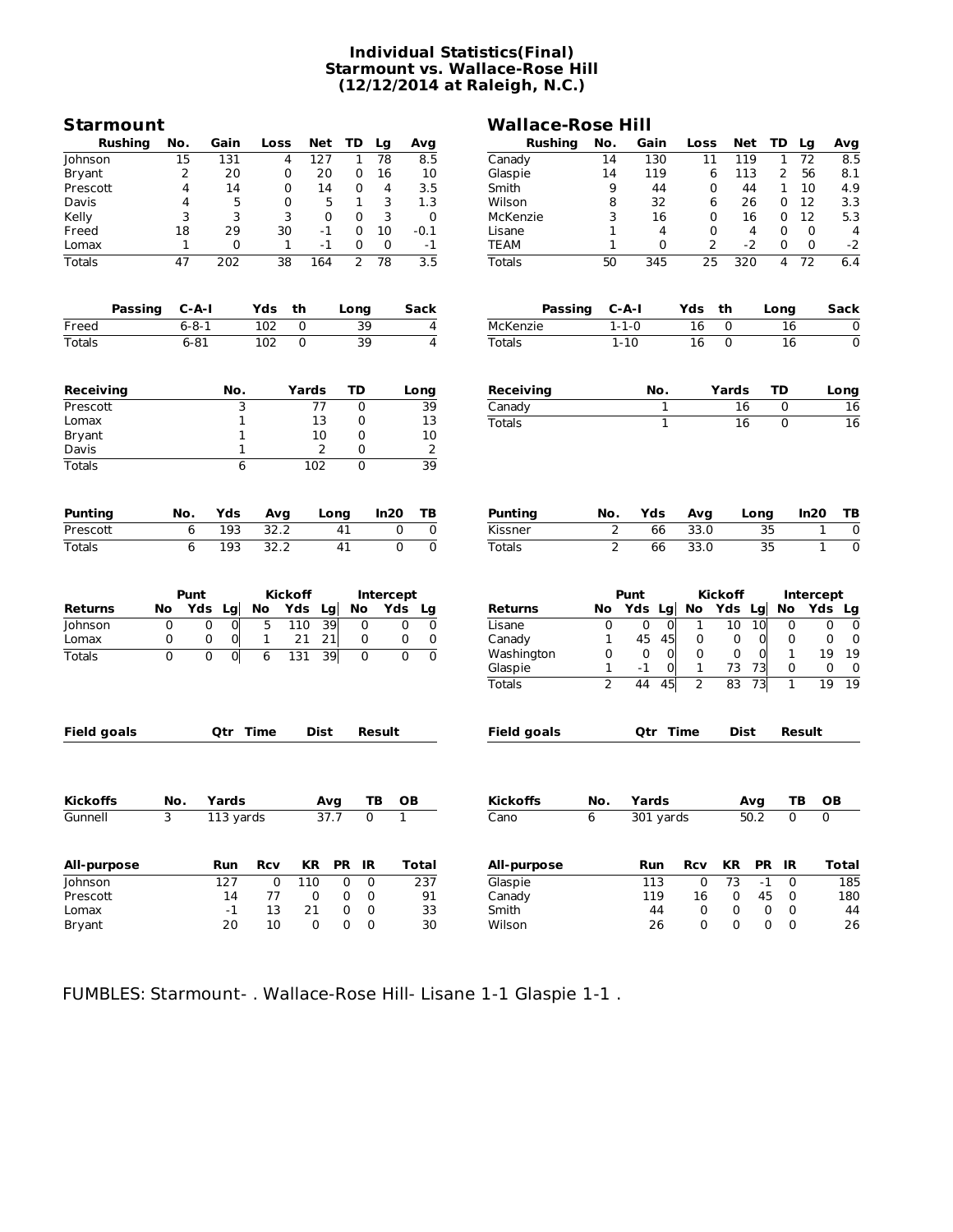#### **Defensive Statistics(Final) Starmount vs. Wallace-Rose Hill (12/12/2014 at Raleigh, N.C.)**

| #  | <b>Starmount</b> | Solo           | Ast           | Total          | Sacks-Yds                | <b>TFL-Yds</b>           | FF.            | <b>FR-Yds</b>            | Int-Yds                  | <b>BrUp</b>              | Blks                         | QBH      |
|----|------------------|----------------|---------------|----------------|--------------------------|--------------------------|----------------|--------------------------|--------------------------|--------------------------|------------------------------|----------|
|    | 65 Houser        | 8              | 6             | 14             |                          | $1.5 - 7$                |                |                          |                          |                          |                              |          |
|    | 24 Bryant        | 4              | 5             | 9              | $\blacksquare$           | $0.5 - 0$                | $\blacksquare$ |                          | -                        | $\overline{\phantom{a}}$ | $\qquad \qquad \blacksquare$ |          |
| 17 | Davis            | 4              | 3             | 7              | $\overline{\phantom{0}}$ |                          |                |                          | -                        | $\,$                     |                              |          |
|    | 21 Lomax         | $\overline{2}$ | 3             | 5              | $\overline{\phantom{a}}$ | $0.5 - 1$                |                |                          | -                        | $\blacksquare$           | -                            |          |
|    | 55 Stokes        | 3              | 2             | 5              | $\,$                     | $1.0 - 2$                | $\blacksquare$ |                          | -                        | -                        |                              |          |
|    | 4 Freed          | $\overline{2}$ | 2             | 4              | -                        | $\blacksquare$           | $\sim$         | $1 - 51$                 | $\overline{\phantom{0}}$ | $\blacksquare$           | $\qquad \qquad \blacksquare$ |          |
|    | 23 Prescott      | $\mathcal{P}$  | $\mathcal{P}$ | 4              | $\overline{\phantom{0}}$ | $\blacksquare$           | $\blacksquare$ | $1-0$                    | $\blacksquare$           | $\overline{\phantom{a}}$ | $\overline{\phantom{0}}$     |          |
|    | 25 Kelly         | 4              | $\Omega$      | 4              | $\blacksquare$           | $1.0 - 8$                | 1              | $\overline{\phantom{a}}$ | $\overline{\phantom{0}}$ | $\blacksquare$           | $\overline{\phantom{a}}$     |          |
|    | 5 Stone          | 0              | 3             | 3              | -                        | $0.5 - 0$                |                |                          |                          | $\blacksquare$           |                              |          |
|    | 15 Eads          |                | 1             | $\overline{2}$ | -                        | $\overline{\phantom{0}}$ |                |                          | $\overline{\phantom{0}}$ | $\blacksquare$           | $\overline{\phantom{0}}$     |          |
|    | 22 Lopez         | $\overline{2}$ | $\mathbf 0$   | $\mathcal{P}$  | -                        | $1.0 - 5$                |                |                          |                          | $\overline{\phantom{0}}$ |                              |          |
|    | 58 Mendoza       | $\mathcal{P}$  | $\Omega$      | 2              | $\blacksquare$           | $\blacksquare$           |                |                          | -                        | $\overline{\phantom{a}}$ | -                            |          |
|    | 76 Lamm          | 0              | 1             | 1              |                          |                          |                |                          |                          |                          |                              |          |
|    | Totals           | 34             | 28            | 62             | $0 - 0$                  | $6.0 - 23$               | 1.             | $2 - 51$                 | $0 - 0$                  | 0                        | $\Omega$                     | $\Omega$ |

| #  | <b>Wallace-Rose Hill</b> | Solo          | Ast         | Total          | Sacks-Yds                | <b>TFL-Yds</b>           | FF                       | <b>FR-Yds</b>                | Int-Yds                  | <b>BrUp</b> | <b>Blks</b> | QBH |
|----|--------------------------|---------------|-------------|----------------|--------------------------|--------------------------|--------------------------|------------------------------|--------------------------|-------------|-------------|-----|
|    | 53 Turner                | 8             |             | 15             |                          | $1.0 - 1$                |                          |                              |                          |             |             |     |
| 77 | Imwalle                  | 6             | 5           | 11             | $\blacksquare$           |                          |                          |                              | $\overline{\phantom{a}}$ |             |             |     |
| 3  | Hargrove                 | 5.            | 4           | 9              | $1.0 - 5$                | $2.5 - 14$               |                          |                              |                          | -           |             |     |
|    | Washington               | 5             | 2           | 7              | $1.0 - 2$                | $1.0 - 2$                |                          | $\qquad \qquad \blacksquare$ | $1-19$                   |             |             |     |
| 21 | Dawson                   |               | 4           | 6              | $\overline{\phantom{a}}$ | $\overline{\phantom{0}}$ | $\,$                     | $\overline{\phantom{0}}$     | $\overline{\phantom{a}}$ |             |             |     |
| 8  | Glaspie                  | 2             | 3           | 5              | $\overline{\phantom{a}}$ | $\overline{\phantom{a}}$ |                          |                              |                          |             |             |     |
|    | 23 Bryant                | 5.            | $\mathbf 0$ | 5              | $2.0 - 14$               | $2.0 - 14$               |                          |                              |                          |             |             |     |
|    | 4 Canady                 |               | 2           | 4              | $\overline{\phantom{a}}$ |                          |                          |                              |                          |             |             |     |
|    | 54 Carney                | $\mathcal{P}$ | 1           | 3              | $\overline{\phantom{0}}$ | $1.0 - 4$                | $\overline{\phantom{a}}$ |                              |                          |             |             |     |
| 44 | Williams                 |               | 1           | $\overline{2}$ | $\blacksquare$           |                          |                          |                              |                          |             |             |     |
|    | Lisane                   |               | $\Omega$    |                |                          |                          |                          |                              |                          |             |             |     |
|    | 6 Pollock                | $\Omega$      | 1           |                | $\overline{\phantom{a}}$ | $\blacksquare$           |                          |                              | $\overline{\phantom{a}}$ |             |             |     |
| 35 | Simmons                  | 0             |             |                |                          |                          |                          |                              |                          |             |             |     |
| 63 | Sanchez                  | 0             | 1           |                |                          | $0.5 - 0$                |                          |                              |                          |             |             |     |
|    | Totals                   | 39            | 32          | 71             | $4 - 21$                 | $8.0 - 35$               | $\mathbf{0}$             | $0 - 0$                      | $1 - 19$                 | $\mathbf 0$ | $\Omega$    |     |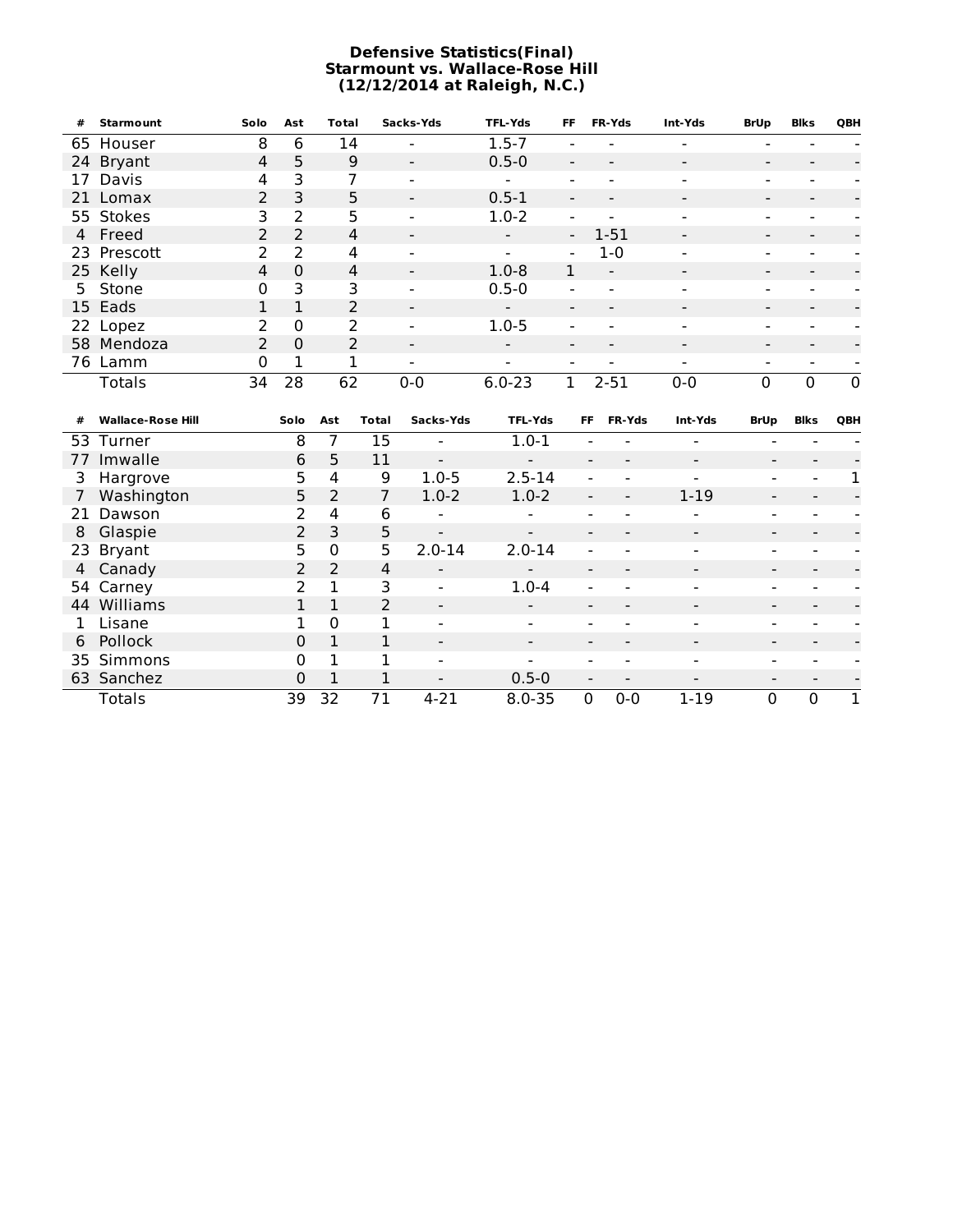#### **Participation Report(Final) Starmount vs. Wallace-Rose Hill (12/12/2014 at Raleigh, N.C.)**

| Starmount  |                      |                |            | <b>Wallace-Rose Hill</b> |    |                   |  |  |
|------------|----------------------|----------------|------------|--------------------------|----|-------------------|--|--|
| <b>Pos</b> | ##<br><b>OFFENSE</b> |                | <b>Pos</b> |                          |    | $\#$ $\#$ OFFENSE |  |  |
|            |                      |                |            |                          |    |                   |  |  |
| <b>Pos</b> | ##                   | <b>DEFENSE</b> | Pos        |                          | ## | <b>DEFENSE</b>    |  |  |

**Starmount:** 4-Freed; 5-Stone; 7-Gunnell; 11-Johnson; 15-Eads; 17-Davis; 21-Lomax; 22-Lopez; 23-Prescott; 24-Bryant; 25-Kelly; 55- Stokes; 58-Mendoza; 65-Houser; 76-Lamm;

**Wallace-Rose Hill:** 1-Lisane; 2-Smith; 3-Hargrove; 4-Canady; 5-McKenzie; 6-Pollock; 7-Washington; 8-Glaspie; 10-Wilson; 14-Cano; 21- Dawson; 23-Bryant; 31-Kissner; 35-Simmons; 44-Williams; 53-Turner; 54-Carney; 63-Sanchez; 77-Imwalle;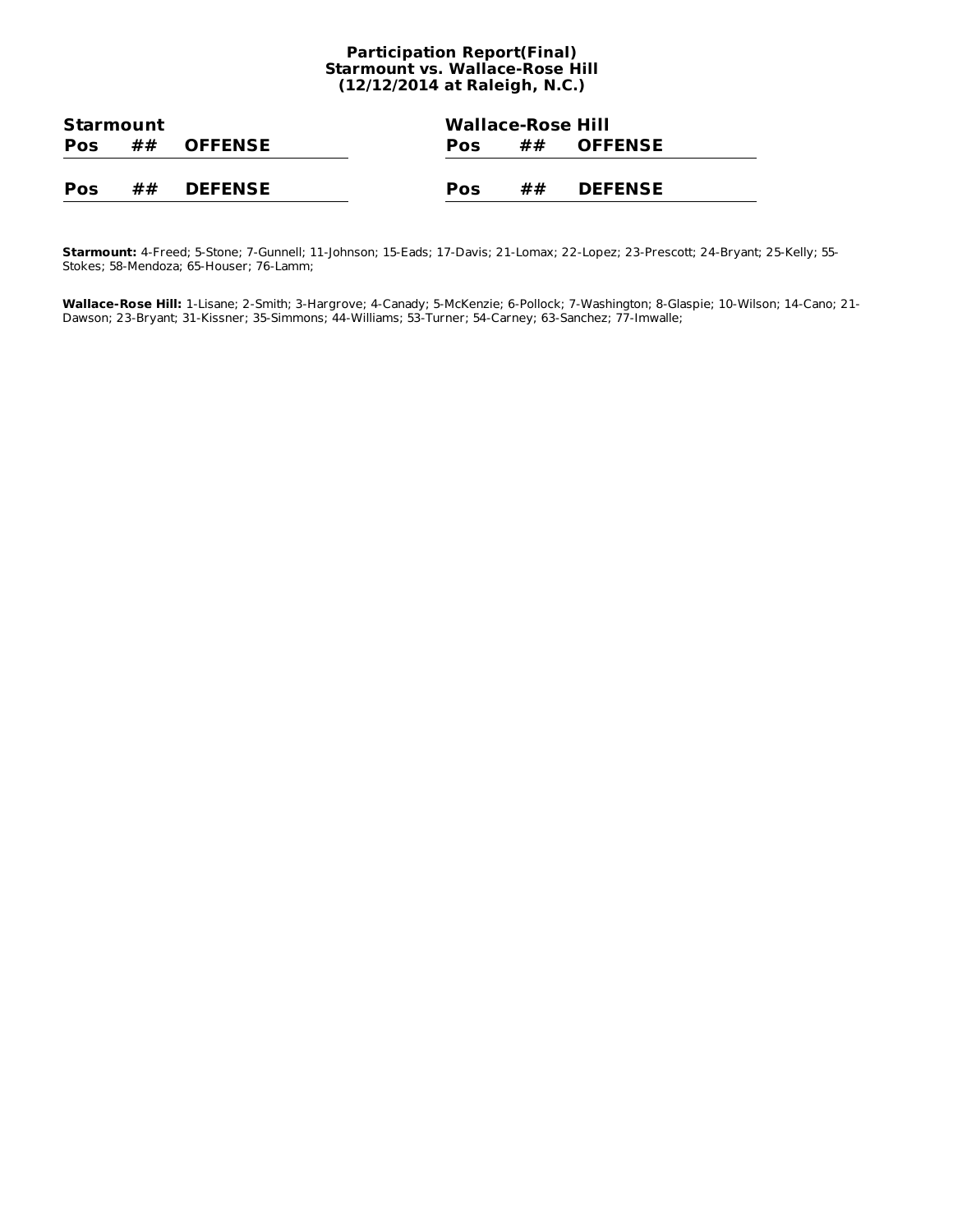#### **Drive Chart (By Team)(Final) Starmount vs. Wallace-Rose Hill (12/12/2014 at Raleigh, N.C.)**

|             |                 | <b>Drive Started</b> |       |                 |                    | <b>Drive Ended</b> | Consumed        |               |            |
|-------------|-----------------|----------------------|-------|-----------------|--------------------|--------------------|-----------------|---------------|------------|
| Team        | <b>Qtr</b>      | Spot                 | Time  | <b>Obtained</b> | <b>Spot</b>        | Time               | <b>How lost</b> | <b>PI-Yds</b> | <b>TOP</b> |
| <b>STAR</b> | 1st             | STAR <sub>26</sub>   | 11:36 | KO.             | STAR34             | 09:43              | <b>PUNT</b>     | $3 - 8$       | 1:53       |
| <b>STAR</b> | 1st             | STAR49               | 08:22 | <b>FUMB</b>     | STAR49             | 08:22              | $*TD$           | $0 - 0$       | 0:00       |
| <b>STAR</b> | 1st             | STAR <sub>25</sub>   | 08:06 | KO.             | STAR <sub>26</sub> | 06:37              | <b>PUNT</b>     | $3 - 1$       | 1:29       |
| <b>STAR</b> | 1st             | STAR <sub>18</sub>   | 05:20 | <b>FUMB</b>     | WRH00              | 04:35              | $*TD$           | $2 - 82$      | 0:45       |
| <b>STAR</b> | 1st             | STAR07               | 00:53 | <b>PUNT</b>     | STAR15             | 11:13              | <b>PUNT</b>     | $3 - 8$       | 1:40       |
| <b>STAR</b> | 2 <sub>nd</sub> | STAR <sub>30</sub>   | 08:38 | KO.             | STAR <sub>26</sub> | 06:44              | <b>PUNT</b>     | $3 - -4$      | 1:54       |
| <b>STAR</b> | 2nd             | WRH49                | 05:10 | KO.             | STAR47             | 03:20              | <b>PUNT</b>     | $3 - -4$      | 1:50       |
| <b>STAR</b> | 2 <sub>nd</sub> | STAR <sub>36</sub>   | 02:11 | <b>PUNT</b>     | WRH10              | 00:00              | <b>DOWNS</b>    | $6 - 54$      | 2:11       |
| <b>STAR</b> | 3rd             | STAR <sub>28</sub>   | 11:50 | КO              | WRH33              | 08:54              | <b>DOWNS</b>    | $6 - 39$      | 2:56       |
| <b>STAR</b> | 3rd             | STAR <sub>30</sub>   | 06:51 | KO.             | STAR <sub>25</sub> | 04:35              | <b>PUNT</b>     | $3 - -5$      | 2:16       |
| <b>STAR</b> | 4th             | STAR18               | 10:29 | <b>DOWNS</b>    | WRH00              | 00:55              | *TD             | $19 - 82$     | 9:34       |
| <b>STAR</b> | 4th             | WRH47                | 00:52 | KO.             | WRH32              | 00:07              | <b>INT</b>      | $4 - 15$      | 0:45       |

|                      | 1st     | 2nd     | 3rd     | 4th        | 1st     | 2nd     |       |
|----------------------|---------|---------|---------|------------|---------|---------|-------|
| Starmount            | Otr     | Otr     | Otr     | Otr        | Half    | Half    | Total |
| Time of possession   | 05:11   | 06:55   | 05:28   | 10:22 12:6 |         | 15:50   | 27:56 |
| 3rd down conversions | $0 - 2$ | $0 - 4$ | $0 - 2$ | $4 - 5$    | ი-6     | $4 - 7$ | 4-13  |
| 4th down conversions | $0 - 0$ | $0 - 1$ | $0 - 1$ | 1-1        | $0 - 1$ | 1-2     | 1-3   |

|            |                 | <b>Drive Started</b><br><b>Drive Ended</b><br><b>Consumed</b> |       |                 |                    |       |                 |               |            |
|------------|-----------------|---------------------------------------------------------------|-------|-----------------|--------------------|-------|-----------------|---------------|------------|
| Team       | Qtr             | Spot                                                          | Time  | <b>Obtained</b> | Spot               | Time  | <b>How lost</b> | <b>PI-Yds</b> | <b>TOP</b> |
| <b>WRH</b> | 1st             | WRH <sub>28</sub>                                             | 12:00 | KO.             | STAR00             | 11:41 | *TD             | $1 - 72$      | 0:19       |
| <b>WRH</b> | 1st             | WRH <sub>28</sub>                                             | 09:43 | <b>PUNT</b>     | STAR49             | 08:22 | <b>FUMB</b>     | $4 - 23$      | 1:21       |
| <b>WRH</b> | 1st             | STAR00                                                        | 08:12 | KO.             | STAR <sub>00</sub> | 08:12 | *TD             | $0 - 0$       | 0:00       |
| <b>WRH</b> | 1st             | STAR <sub>22</sub>                                            | 06:37 | <b>PUNT</b>     | STAR18             | 05:20 | <b>FUMB</b>     | $3 - 4$       | 1:17       |
| <b>WRH</b> | 1st             | WRH35                                                         | 04:35 | KO.             | STAR38             | 00:53 | <b>PUNT</b>     | $8 - 27$      | 3:42       |
| <b>WRH</b> | 2 <sub>nd</sub> | WRH44                                                         | 11:13 | <b>PUNT</b>     | STAR00             | 08:43 | *TD             | $8 - 56$      | 2:30       |
| <b>WRH</b> | 2nd             | STAR45                                                        | 06:44 | <b>PUNT</b>     | STAR00             | 05:18 | *TD             | $4 - 45$      | 1:26       |
| <b>WRH</b> | 2 <sub>nd</sub> | WRH <sub>28</sub>                                             | 03:20 | <b>PUNT</b>     | WRH30              | 02:11 | <b>PUNT</b>     | $3 - 2$       | 1:09       |
| <b>WRH</b> | 2nd             | WRH10                                                         | 00:00 | <b>DOWNS</b>    | WRH10              | 00:00 | <b>HALF</b>     | $0 - 0$       | 0:00       |
| <b>WRH</b> | 3rd             | WRH33                                                         | 08:54 | <b>DOWNS</b>    | STAR00             | 06:57 | *TD             | $6 - 67$      | 1:57       |
| <b>WRH</b> | 3rd             | WRH45                                                         | 04:35 | <b>PUNT</b>     | STAR18             | 10:29 | <b>DOWNS</b>    | $13 - 37$     | 6:06       |
| <b>WRH</b> | 4th             | WRH49                                                         | 00:07 | <b>INT</b>      | WRH47              | 00:00 | <b>HALF</b>     | $1 - -2$      | 0:07       |
|            |                 |                                                               |       |                 |                    |       |                 |               |            |
|            |                 |                                                               |       |                 |                    |       |                 |               |            |

|                          | 1st        | 2nd     | 3rd   | 4th   | <b>1st</b>   | 2nd     |        |
|--------------------------|------------|---------|-------|-------|--------------|---------|--------|
| <b>Wallace-Rose Hill</b> | Otr        | Otr     | Otr   | Otr   | Half         | Half    | Total  |
| Time of possession       | 06:49      | 05:05   | 06:32 | 01:38 | $11:54$ 8:10 |         | 20:04  |
| 3rd down conversions     | $2 - 4$    | $1 - 2$ | 1-1   | 1-3   | 3-6          | $2 - 4$ | $5-10$ |
| 4th down conversions     | <u>ດ-ດ</u> | 0-0     | 0-0   | 1-2   | ი-ი          | $1 - 2$ | 1-2    |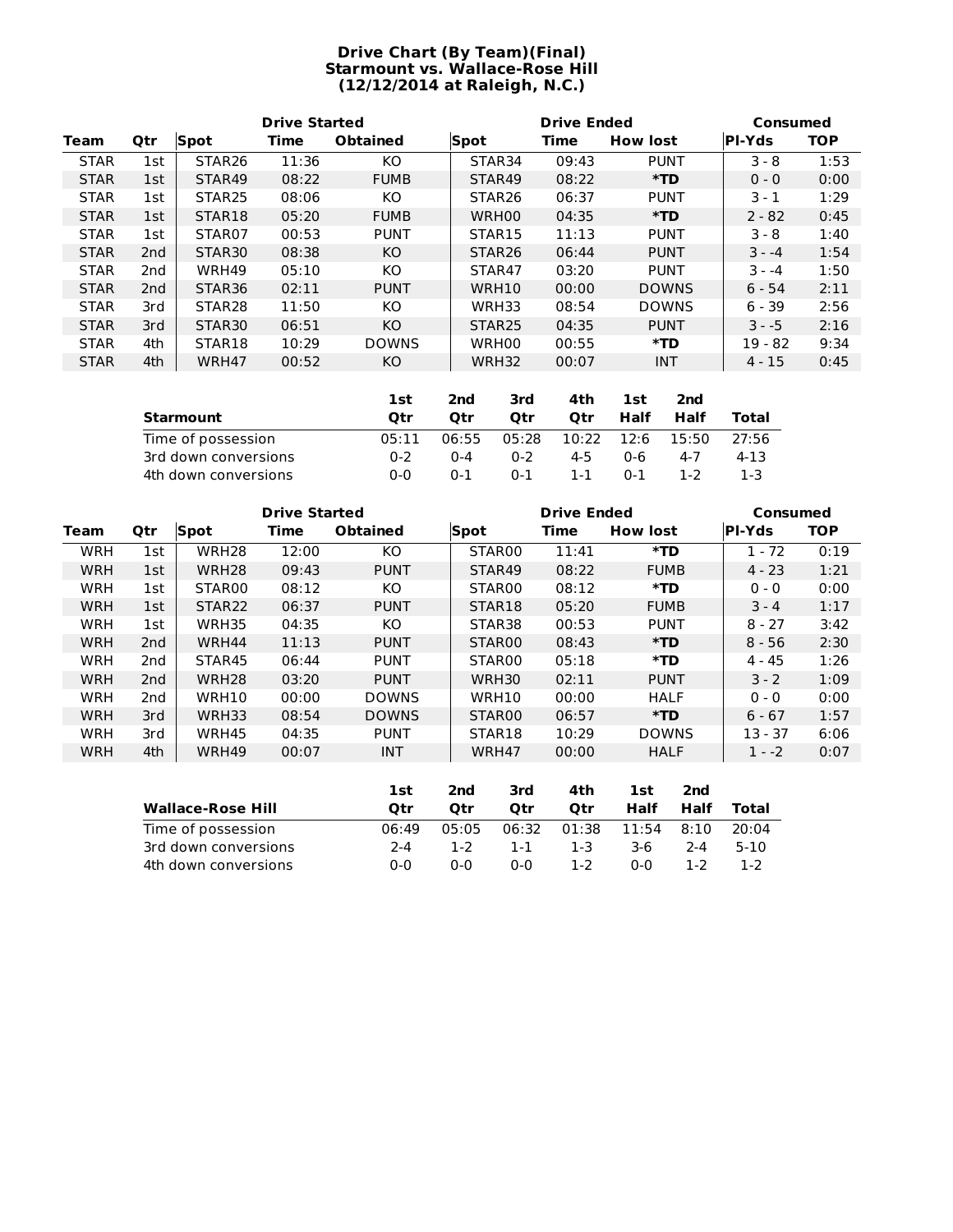#### **Drive Chart (By Quarter)(Final) Starmount vs. Wallace-Rose Hill (12/12/2014 at Raleigh, N.C.)**

|             |                 |                    | <b>Drive Started</b> |                 |                    | <b>Drive Ended</b> |                 | Consumed      |            |  |
|-------------|-----------------|--------------------|----------------------|-----------------|--------------------|--------------------|-----------------|---------------|------------|--|
| <b>Team</b> | Qtr             | <b>Spot</b>        | Time                 | <b>Obtained</b> | <b>Spot</b>        | Time               | <b>How lost</b> | <b>PI-Yds</b> | <b>TOP</b> |  |
| WRH         | 1st             | WRH <sub>28</sub>  | 12:00                | KO              | STAR00             | 11:41              | $*TD$           | $1 - 72$      | 0:19       |  |
| <b>STAR</b> | 1st             | STAR <sub>26</sub> | 11:36                | KO              | STAR <sub>34</sub> | 09:43              | <b>PUNT</b>     | $3 - 8$       | 1:53       |  |
| WRH         | 1st             | WRH <sub>28</sub>  | 09:43                | <b>PUNT</b>     | STAR49             | 08:22              | <b>FUMB</b>     | $4 - 23$      | 1:21       |  |
| <b>STAR</b> | 1st             | STAR49             | 08:22                | <b>FUMB</b>     | STAR49             | 08:22              | $*TD$           | $0 - 0$       | 0:00       |  |
| WRH         | 1st             | STAR00             | 08:12                | KO              | STAR00             | 08:12              | *TD             | $0 - 0$       | 0:00       |  |
| <b>STAR</b> | 1st             | STAR <sub>25</sub> | 08:06                | KO              | STAR <sub>26</sub> | 06:37              | <b>PUNT</b>     | $3 - 1$       | 1:29       |  |
| WRH         | 1st             | STAR <sub>22</sub> | 06:37                | <b>PUNT</b>     | STAR18             | 05:20              | <b>FUMB</b>     | $3 - 4$       | 1:17       |  |
| <b>STAR</b> | 1st             | STAR18             | 05:20                | <b>FUMB</b>     | WRH00              | 04:35              | $*TD$           | $2 - 82$      | 0:45       |  |
| WRH         | 1st             | <b>WRH35</b>       | 04:35                | KO              | STAR38             | 00:53              | <b>PUNT</b>     | $8 - 27$      | 3:42       |  |
| <b>STAR</b> | 1st             | STAR07             | 00:53                | <b>PUNT</b>     | STAR15             | 11:13              | <b>PUNT</b>     | $3 - 8$       | 1:40       |  |
| WRH         | 2 <sub>nd</sub> | WRH44              | 11:13                | <b>PUNT</b>     | STAR00             | 08:43              | $*$ TD          | $8 - 56$      | 2:30       |  |
| <b>STAR</b> | 2 <sub>nd</sub> | STAR <sub>30</sub> | 08:38                | KO              | STAR <sub>26</sub> | 06:44              | <b>PUNT</b>     | $3 - -4$      | 1:54       |  |
| WRH         | 2 <sub>nd</sub> | STAR45             | 06:44                | <b>PUNT</b>     | STAR <sub>00</sub> | 05:18              | $*TD$           | 4 - 45        | 1:26       |  |
| <b>STAR</b> | 2 <sub>nd</sub> | WRH49              | 05:10                | KO              | STAR47             | 03:20              | <b>PUNT</b>     | $3 - -4$      | 1:50       |  |
| WRH         | 2 <sub>nd</sub> | WRH <sub>28</sub>  | 03:20                | <b>PUNT</b>     | WRH30              | 02:11              | <b>PUNT</b>     | $3 - 2$       | 1:09       |  |
| <b>STAR</b> | 2 <sub>nd</sub> | STAR <sub>36</sub> | 02:11                | <b>PUNT</b>     | WRH10              | 00:00              | <b>DOWNS</b>    | $6 - 54$      | 2:11       |  |
| WRH         | 2 <sub>nd</sub> | WRH10              | 00:00                | <b>DOWNS</b>    | WRH10              | 00:00              | <b>HALF</b>     | $0 - 0$       | 0:00       |  |
| <b>STAR</b> | 3rd             | STAR <sub>28</sub> | 11:50                | KO              | WRH33              | 08:54              | <b>DOWNS</b>    | $6 - 39$      | 2:56       |  |
| WRH         | 3rd             | WRH33              | 08:54                | <b>DOWNS</b>    | STAR <sub>00</sub> | 06:57              | *TD             | $6 - 67$      | 1:57       |  |
| <b>STAR</b> | 3rd             | STAR <sub>30</sub> | 06:51                | KO              | STAR <sub>25</sub> | 04:35              | <b>PUNT</b>     | $3 - -5$      | 2:16       |  |
| WRH         | 3rd             | WRH45              | 04:35                | <b>PUNT</b>     | STAR18             | 10:29              | <b>DOWNS</b>    | $13 - 37$     | 6:06       |  |
| <b>STAR</b> | 4th             | STAR18             | 10:29                | <b>DOWNS</b>    | WRH00              | 00:55              | $*TD$           | $19 - 82$     | 9:34       |  |
| <b>STAR</b> | 4th             | WRH47              | 00:52                | KO              | WRH32              | 00:07              | <b>INT</b>      | $4 - 15$      | 0:45       |  |
| WRH         | 4th             | WRH49              | 00:07                | <b>INT</b>      | WRH47              | 00:00              | <b>HALF</b>     | $1 - -2$      | 0:07       |  |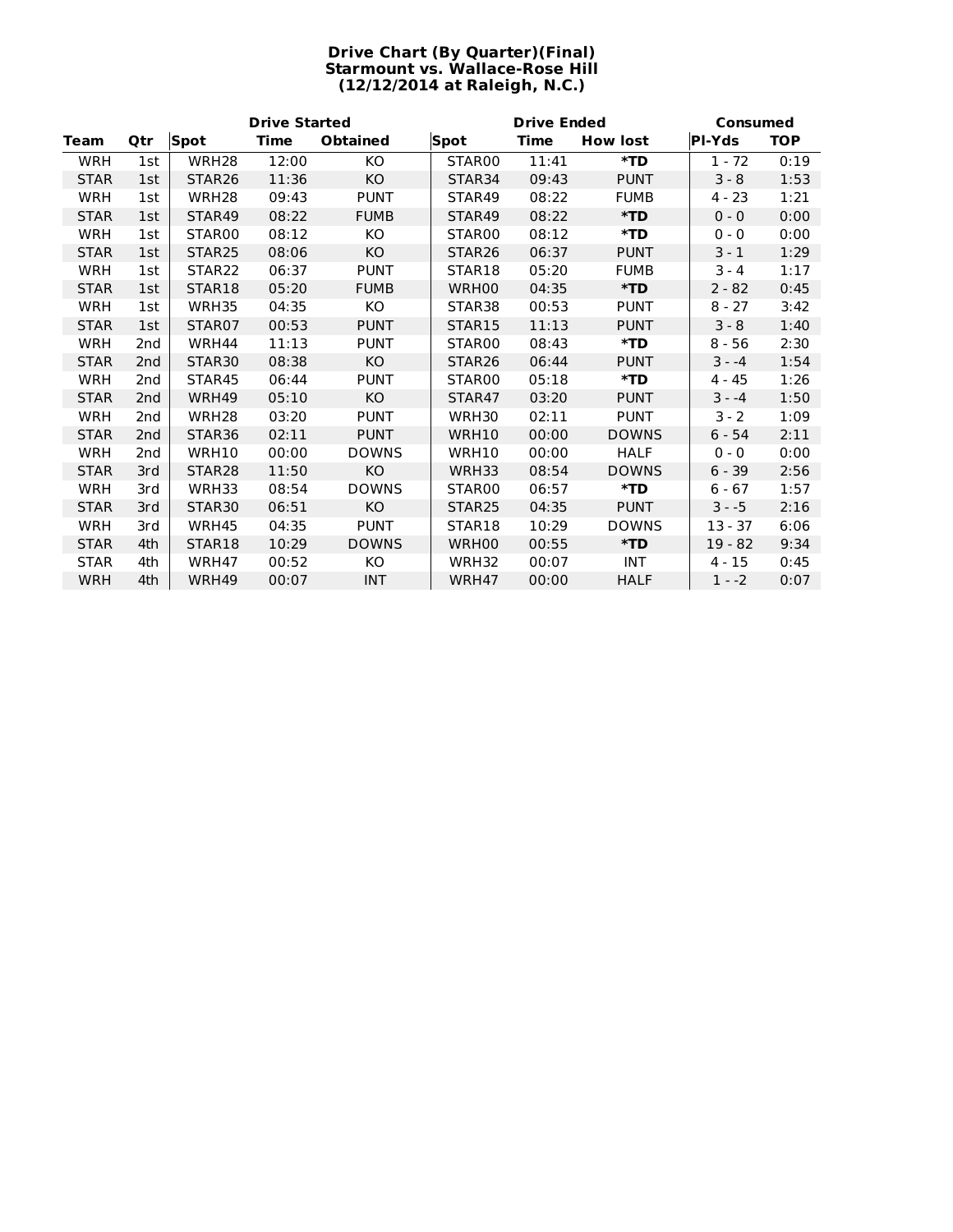#### **Play-by-Play Summary (1st quarter) Starmount vs. Wallace-Rose Hill (12/12/2014 at Raleigh, N.C.)**

Starmount captains: (65) Houser (55) Stokes (17) Davis (4) Freed Wallace-Rose Hill captains: (1) Lisane (8) Glaspie (4) Canady (51) Mott (79) Nichols (85) Williams (53) Turner (50) Foley (77) Imwalle Starmount wins toss. They defer. Starmount will kick off and defend the north goal STAR ball on STAR40. **Starmount 0, Wallace-Rose Hill 7** 1 plays, 72 yards, 0:19 **STARMOUNT drive start at 11:36.** 3 plays, 8 yards, 1:53 **WALLACE-ROSE HILL drive start at 09:43.** 4 plays, 23 yards, 1:21 **STARMOUNT drive start at 08:22. Starmount 7, Wallace-Rose Hill 7** 0 plays, 0 yards, 0:00 **Starmount 7, Wallace-Rose Hill 13** 0 plays, 0 yards, 0:00 **STARMOUNT drive start at 08:06.** QB hurry by Hargrove. 3 plays, 1 yards, 1:29 **WALLACE-ROSE HILL drive start at 06:37.** 3 plays, 4 yards, 1:17 **STARMOUNT drive start at 05:20. Starmount 14, Wallace-Rose Hill 13** 2 plays, 82 yards, 0:45 **WALLACE-ROSE HILL drive start at 04:35.** Gunnell kickoff 42 yards to the WRH18, Lisane return 10 yards to the WRH28 (Mendoza). 1-10 WRH28 Canady rush for 72 yards to the STAR0, 1ST DOWN WRH, TOUCHDOWN, clock 11:41.<br>1-0 STAR03 Cano kick attempt good. 1-0 STAR03 Cano kick attempt good. Cano kickoff 46 yards to the STAR14, Johnson return 12 yards to the STAR26 (Turner). 1-10 STAR26 Freed rush for 4 yards to the STAR30 (Dawson; Washington).<br>2-6 STAR30 Lohnson rush for 3 yards to the STAR33 2-6 STAR30 Johnson rush for 3 yards to the STAR33.<br>3-3 STAR33 Freed rush for 1 yard to the STAR34 (Tu Freed rush for 1 yard to the STAR34 (Turner). 4-2 STAR34 Prescott punt 37 yards to the WRH29, Glaspie return -1 yards to the WRH28 (Mendoza). 1-10 WRH28 PENALTY WRH false start 5 yards to the WRH23.<br>1-15 WRH23 Glaspie rush for 2 yards to the WRH25 (Stokes; 1-15 WRH23 Glaspie rush for 2 yards to the WRH25 (Stokes;Bryant). Wilson rush for 12 yards to the WRH37 (Freed;Stone). 3-1 WRH37 Smith rush for 10 yards to the WRH47, 1ST DOWN WRH (Bryant).<br>1-10 WRH47 Lisane rush for loss of 2 vards to the WRH45. fumble by Lisane recovered by STAR Freed at STAR49. Freed for Lisane rush for loss of 2 yards to the WRH45, fumble by Lisane recovered by STAR Freed at STAR49, Freed for 51 yards to the WRH0, TOUCHDOWN, clock 08:22. 1-0 WRH03 Gunnell kick attempt good. Gunnell kickoff 33 yards to the WRH27, Glaspie return 73 yards to the STAR0, TOUCHDOWN, clock 08:12. 1-0 STAR03 Cano kick attempt failed (blocked) (blocked by Stokes). Cano kickoff 55 yards to the STAR5, Johnson return 20 yards to the STAR25 (Williams). 1-10 STAR25 Freed rush for no gain to the STAR25 (Hargrove). 2-10 STAR25 Johnson rush for 1 yard to the STAR26 (Turner;Pollock).<br>3-9 STAR26 Freed pass incomplete to Davis. 3-9 STAR26 Freed pass incomplete to Davis. 4-9 STAR26 Prescott punt 41 yards to the WRH33, Canady return 45 yards to the STAR22 (Houser;Lamm). 1-10 STAR22 Glaspie rush for 1 yard to the STAR21 (Eads).<br>2-9 STAR21 Wilson rush for 1 yard to the STAR20 (Stokes) 2-9 STAR21 Wilson rush for 1 yard to the STAR20 (Stokes). Glaspie rush for no gain to the STAR20, fumble forced by Kelly, fumble by Glaspie recovered by STAR Prescott at STAR18. 1-10 STAR18 Prescott rush for 4 yards to the STAR22 (Carney). 2-6 STAR22 Johnson rush for 78 yards to the WRH0, 1ST DOWN STAR, TOUCHDOWN, clock 04:35.<br>1-0 WRH03 Gunnell kick attempt good 1-0 WRH03 Gunnell kick attempt good. Gunnell kickoff 38 yards to the WRH22, out-of-bounds, WRH ball on WRH35. 1-10 WRH35 Canady rush for 9 yards to the WRH44 (Bryant;Houser). 2-1 WRH44 Smith rush for 3 yards to the WRH47, 1ST DOWN WRH (Davis; Houser).

1-10 WRH47 PENALTY WRH false start 5 yards to the WRH42.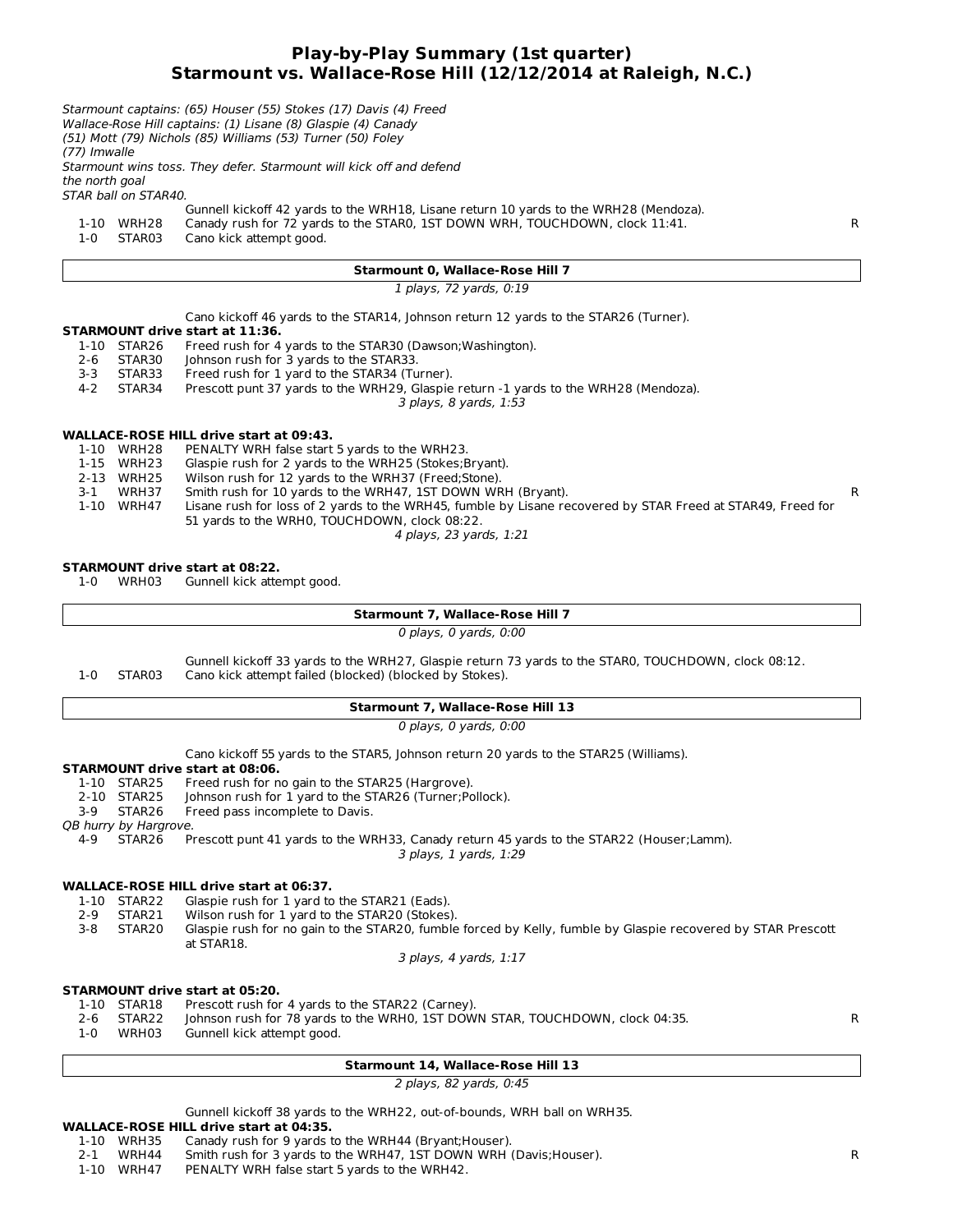- 1-15 WRH42 Wilson rush for loss of 1 yard to the WRH41 (Houser;Bryant).
- 2-16 WRH41 Smith rush for 3 yards to the WRH44 (Houser).<br>2-13 WRH44 McKenzie pass complete to Canady for 16 yard
- 3-13 WRH44 McKenzie pass complete to Canady for 16 yards to the STAR40, 1ST DOWN WRH (Davis).<br>1-10 STAR40 Canady rush for 7 yards to the STAR33 (Davis).
- 1-10 STAR40 Canady rush for 7 yards to the STAR33 (Davis).<br>2-3 STAR33 Wilson rush for loss of 5 yards to the STAR38 (L
- Wilson rush for loss of 5 yards to the STAR38 (Lopez).
- 3-8 STAR38 Glaspie rush for no gain to the STAR38 (Stokes).<br>4-8 STAR38 Kissner punt 31 yards to the STAR7, fair catch by
	- Kissner punt 31 yards to the STAR7, fair catch by Prescott.

8 plays, 27 yards, 3:42

## **STARMOUNT drive start at 00:53.**

- 1-10 STAR07 Bryant rush for 4 yards to the STAR11 (Imwalle;Turner).<br>2-6 STAR11 Freed rush for 1 yard to the STAR12 (Glaspie;Imwalle).
- Freed rush for 1 yard to the STAR12 (Glaspie;Imwalle).

#### **END OF 1st QUARTER: Starmount 14, Wallace-Rose Hill 13**

|                        |                    |                      | Time 1st Downs |  | Conversions |     |            |         |                 |           |
|------------------------|--------------------|----------------------|----------------|--|-------------|-----|------------|---------|-----------------|-----------|
| <b>Quarter Summary</b> | Score Poss R P X T |                      |                |  |             | 3rd | 4th        | Rushina | Passing         | Penalties |
| Starmount              |                    | 05:11 1 0 0 1 0-2    |                |  |             |     | <u>ດ-ດ</u> | 9-96    | $0 - 1 - 0 - 0$ | $0 - 0$   |
| Wallace-Rose Hill      |                    | $06:49$ 3 1 0 4 2 -4 |                |  |             |     | ი-ი        | 15-120  | 1-1-0-16        | $2 - 10$  |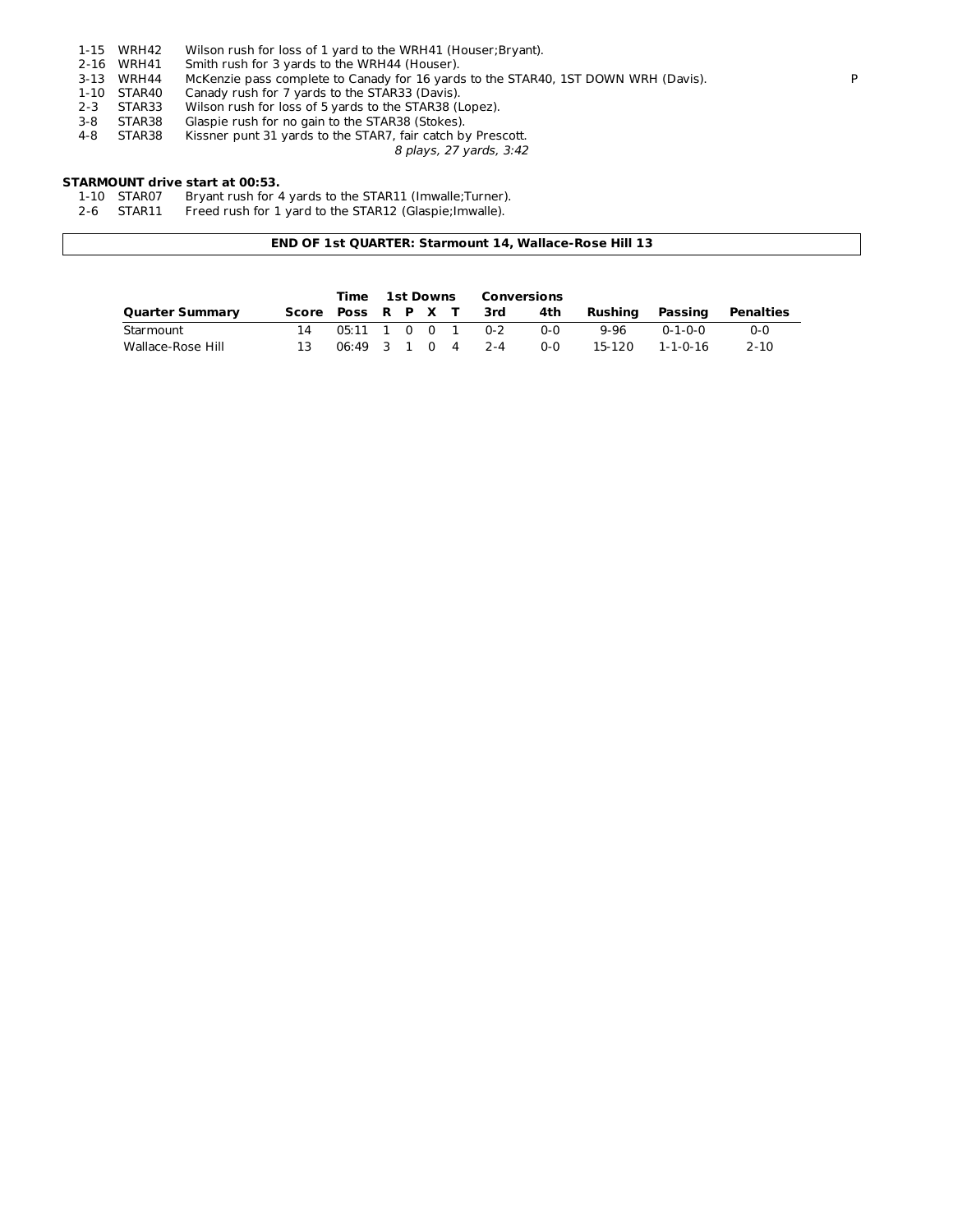#### **Quickie Statistics (1st Quarter only) Starmount vs. Wallace-Rose Hill (12/12/2014 at Raleigh, N.C.)**

|                                  | <b>STAR</b> | WRH         |
|----------------------------------|-------------|-------------|
| Score                            | 14          | 13          |
| <b>FIRST DOWNS</b>               | 1           | 4           |
| <b>RUSHES-YARDS (NET)</b>        | $9 - 96$    | 15-120      |
| <b>PASSING-YARDS (NET)</b>       | $\Omega$    | 16          |
| Passes Att-Comp-Int              | $1 - 0 - 0$ | $1 - 1 - 0$ |
| <b>TOTAL OFFENSE PLAYS-YARDS</b> | 10-96       | 16-136      |
| Fumble Returns-Yards             | $2 - 51$    | $0 - 0$     |
| Punt Returns-Yards               | $0 - 0$     | $2 - 44$    |
| Kickoff Returns-Yards            | $2 - 32$    | $2 - 83$    |
| Interception Returns-Yards       | $0 - 0$     | $0 - 0$     |
| Punts (Number-Avg)               | $2 - 39.0$  | $1 - 31.0$  |
| Fumbles-Lost                     | $0 - 0$     | $2 - 2$     |
| Penalties-Yards                  | $0 - 0$     | $2 - 10$    |
| Possession Time                  | 05:11       | 06:49       |
| <b>Third-Down Conversions</b>    | $0 - 2$     | $2 - 4$     |
| Fourth-Down Conversions          | $0 - 0$     | $0 - 0$     |
|                                  |             |             |

## **Starmount Wallace-Rose Hill**

| <b>Rushing</b>                                                        | No.          | Gain           |              | Loss             | <b>Net</b>     | TD              | Avg            | <b>Rushing</b>         | No.                     | Gain             |                 | Loss                         | <b>Net</b>      | TD                    | Avg                           |
|-----------------------------------------------------------------------|--------------|----------------|--------------|------------------|----------------|-----------------|----------------|------------------------|-------------------------|------------------|-----------------|------------------------------|-----------------|-----------------------|-------------------------------|
| Johnson                                                               | 3            | 82             |              | $\mathbf 0$      | 82             | $\overline{0}$  | 27.3           | Canady                 | 3                       | 88               |                 | 0                            | $\overline{88}$ | 0                     | 29.3                          |
| Bryant                                                                | 1            | 4              |              | 0                | 4              | 0               | 4              | Glaspie                | 4                       |                  | 3               | $\mathbf 0$                  | 3               | 0                     | 0.8                           |
| Prescott                                                              | $\mathbf{1}$ | 4              |              | 0                | 4              | $\mathbf 0$     | 4              | Smith                  | 3                       | 16               |                 | 0                            | 16              | 0                     | 5.3                           |
|                                                                       |              |                |              |                  |                |                 |                | Wilson                 | $\overline{\mathbf{4}}$ | 13               |                 | $-6$                         | $\overline{7}$  | $\Omega$              | 1.8                           |
| <b>Passing</b>                                                        |              | $C - A - I$    |              | Yds              | TD             |                 | Sack           | Passing                |                         | $C-A-I$          |                 | Yds                          | <b>TD</b>       |                       | Sack                          |
| Freed                                                                 |              | $0 - 1 - 0$    |              | $\overline{0}$   | $\overline{0}$ |                 | $\overline{0}$ | <b>McKenzie</b>        |                         | $1 - 1 - 0$      |                 | 16                           | $\overline{0}$  |                       | $\overline{0}$                |
| <b>Receiving</b>                                                      |              | No.            |              |                  | Yards          | TD              | Receiving      |                        |                         |                  | No.             |                              | Yards           |                       |                               |
| Davis                                                                 |              |                | 1            |                  |                | 0               | $\Omega$       | Canady                 |                         |                  |                 | 1                            |                 | 16                    | TD<br>$\mathbf 0$             |
| <b>Punting</b>                                                        |              | No.            | Yds          |                  |                | In20            | TB             | <b>Punting</b>         |                         | No.              | Yds             |                              |                 | In20                  | ТB                            |
| Prescott                                                              |              | $\overline{2}$ | 78           | Avg<br>39.0      |                | $\overline{0}$  | $\overline{0}$ | Kissner                |                         | $\mathbf{1}$     | $\overline{31}$ | Avg<br>31.0                  |                 | $\mathbf{1}$          | $\overline{0}$                |
|                                                                       |              |                |              |                  |                |                 |                |                        |                         |                  |                 |                              |                 |                       |                               |
| <b>Punt Returns</b>                                                   |              |                |              | No.              |                | Yards           | TD             | <b>Punt Returns</b>    |                         |                  |                 | No.                          |                 | Yards                 | TD                            |
|                                                                       |              |                |              |                  |                |                 |                | Canady<br>Glaspie      |                         |                  |                 | $\mathbf{1}$<br>$\mathbf{1}$ |                 | 45<br>$-1$            | $\overline{0}$<br>$\mathbf 0$ |
| <b>Kick Returns</b>                                                   |              |                | No.          |                  |                | Yards           | TD             | <b>Kick Returns</b>    |                         |                  |                 | No.                          |                 | Yards                 | TD                            |
| Johnson                                                               |              |                |              | $\overline{2}$   |                | $\overline{32}$ | $\overline{0}$ | Glaspie<br>Lisane      |                         |                  |                 | $\overline{1}$<br>1          |                 | $\overline{73}$<br>10 | $\overline{0}$<br>0           |
| <b>Tackles</b>                                                        | UA-A         |                | <b>Total</b> |                  |                | <b>Sacks</b>    | <b>TFL</b>     | <b>Tackles</b>         |                         | UA-A             |                 | <b>Total</b>                 |                 | <b>Sacks</b>          | <b>TFL</b>                    |
| Houser                                                                |              | $1 - 4$        |              | $\overline{3.0}$ |                | 0.0             | 1.0            | Turner                 |                         | $2 - 2$          |                 | $\overline{3.0}$             |                 | 0.0                   | 0.0                           |
| Bryant                                                                |              | $1-3$          |              | 2.5              |                | 0.0             | 1.0            | Imwalle                |                         | $0 - 2$          |                 | 1.0                          |                 | 0.0                   | 0.0                           |
| Davis                                                                 |              | $2 - 1$        |              | 2.5              |                | 0.0             | 0.0            | Hargrove<br>Washington |                         | $1-0$<br>$0 - 1$ |                 | 1.0<br>0.5                   |                 | 0.0<br>0.0            | 0.0<br>0.0                    |
| <b>Time Scoring Play</b><br>Qtr                                       |              |                |              |                  |                |                 |                |                        |                         |                  |                 |                              |                 |                       | V-H                           |
| 11:41 WRH - Canady 72 yd TD RUSH (KICK by Cano), 1-72 0:19<br>1st     |              |                |              |                  |                |                 |                |                        |                         |                  |                 |                              |                 |                       | $0 - 7$                       |
| 1st 08:22 STAR - Freed 51 yd TD FUMB (KICK by Gunnell),               |              |                |              |                  |                |                 |                |                        |                         |                  |                 |                              |                 |                       | $7 - 7$                       |
| $0.12$ WBU Classic $72$ $\overline{10}$ $\overline{10}$ KO<br>$7 - 4$ |              |                |              |                  |                |                 |                |                        |                         |                  |                 |                              |                 |                       | 7.12                          |

1st 08:12 WRH - Glaspie 73 yd TD KO<br>1st 04:35 STAR - Johnson 78 yd TD RUSH (KICK by Gunnell), 2-82 0:45 14-13 14-13 14-13 14-13 14-13 14-13 14-13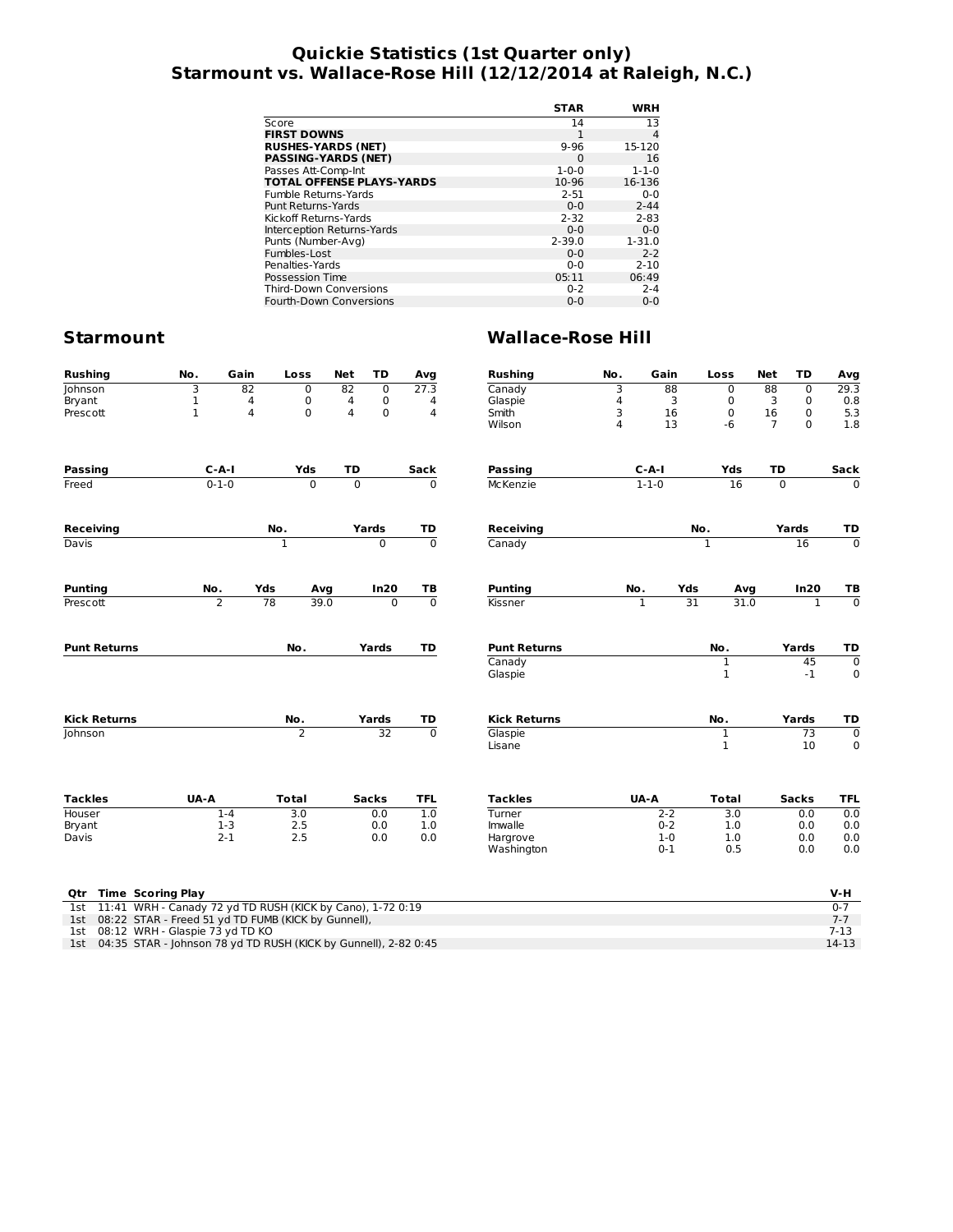#### **Play-by-Play Summary (2nd quarter) Starmount vs. Wallace-Rose Hill (12/12/2014 at Raleigh, N.C.)**

- 3-5 STAR12 Start of 2nd quarter, clock 12:00.
- 3-5 STAR12 Johnson rush for 3 yards to the STAR15 (Turner).
- 4-2 STAR15 Prescott punt 41 yards to the WRH44, downed.

3 plays, 8 yards, 1:40

#### **WALLACE-ROSE HILL drive start at 11:13.**

| 1-10       | WRH44       | Canady rush for no gain to the WRH44 (Lomax; Bryant).                                       |    |
|------------|-------------|---------------------------------------------------------------------------------------------|----|
|            | 2-10 WRH44  | McKenzie rush for 12 yards to the STAR44, 1ST DOWN WRH (Lopez).                             | R  |
|            | 1-10 STAR44 | Smith rush for 1 yard to the STAR43 (Houser), PENALTY STAR face mask 5 yards to the STAR38. |    |
| 1st and 4. |             |                                                                                             |    |
| $1 - 4$    | STAR38      | Wilson rush for 7 yards to the STAR31, 1ST DOWN WRH (Prescott; Stokes).                     | R. |
| 1-10       | STAR31      | Canady rush for 9 yards to the STAR22 (Freed; Lomax).                                       |    |
| $2 - 1$    | STAR22      | McKenzie rush for 4 yards to the STAR18, 1ST DOWN WRH (Houser).                             | R. |
| 1-10       | STAR18      | Canady rush for 8 yards to the STAR10 (Freed).                                              |    |
| $2 - 2$    | STAR10      | Smith rush for 10 yards to the STAR0, 1ST DOWN WRH, TOUCHDOWN, clock 08:43.                 | R. |
| 1-0        | STAR03      | Cano kick attempt good.                                                                     |    |
|            |             |                                                                                             |    |

#### **Starmount 14, Wallace-Rose Hill 20**

8 plays, 56 yards, 2:30

Cano kickoff 45 yards to the STAR15, Johnson return 15 yards to the STAR30 (Hargrove).

#### **STARMOUNT drive start at 08:38.**

- 1-10 STAR30 Johnson rush for 1 yard to the STAR31 (Turner).
- 
- 2-9 STAR31 Davis rush for no gain to the STAR31 (Imwalle; Turner).<br>3-9 STAR31 Freed sacked for loss of 5 yards to the STAR26 (Bryant
- 3-9 STAR31 Freed sacked for loss of 5 yards to the STAR26 (Bryant).<br>4-14 STAR26 Prescott punt 19 vards to the STAR45, out-of-bounds. Prescott punt 19 yards to the STAR45, out-of-bounds.
	-

3 plays, -4 yards, 1:54

#### **WALLACE-ROSE HILL drive start at 06:44.**

|         | 1-10 STAR45 | PENALTY WRH holding off-setting, PENALTY STAR face mask off-setting.          |    |
|---------|-------------|-------------------------------------------------------------------------------|----|
|         | 1-10 STAR45 | Glaspie rush for 22 yards to the STAR23, 1ST DOWN WRH.                        | R  |
|         | 1-10 STAR23 | Timeout Starmount, clock 06:17.                                               |    |
|         | 1-10 STAR23 | Canady rush for loss of 2 yards to the STAR25 (Stokes).                       |    |
|         | 2-12 STAR25 | Smith rush for 2 yards to the STAR23 (Prescott).                              |    |
|         | 3-10 STAR23 | Glaspie rush for 23 yards to the STAR0, 1ST DOWN WRH, TOUCHDOWN, clock 05:18. | R. |
| $1 - 0$ | STAR03      | Cano kick attempt good.                                                       |    |
|         |             |                                                                               |    |

#### **Starmount 14, Wallace-Rose Hill 27**

4 plays, 45 yards, 1:26

Cano kickoff 48 yards to the STAR12, Johnson return 39 yards to the WRH49 (Dawson;Canady).

## **STARMOUNT drive start at 05:10.**

- Johnson rush for 5 yards to the WRH44 (Canady;Dawson).
- 2-5 WRH44 Johnson rush for 1 yard to the WRH43 (Glaspie).<br>3-4 WRH43 Timeout Wallace-Rose Hill. clock 03:49.
- 3-4 WRH43 Timeout Wallace-Rose Hill, clock 03:49.
- 
- 3-4 WRH43 PENALTY STAR false start 5 yards to the WRH48.<br>3-9 WRH48 Freed sacked for loss of 5 yards to the STAR47 (I 3-9 WRH48 Freed sacked for loss of 5 yards to the STAR47 (Hargrove), PENALTY STAR illegal motion declined.<br>4-14 STAR47 Prescott punt 25 yards to the WRH28, downed.
- Prescott punt 25 yards to the WRH28, downed.
	- 3 plays, -4 yards, 1:50

#### **WALLACE-ROSE HILL drive start at 03:20.**

- 1-10 WRH28 Canady rush for loss of 1 yard to the WRH27 (Lomax;Stone).
- 2-11 WRH27 Glaspie rush for 1 yard to the WRH28 (Houser;Stone).<br>3-10 WRH28 Glaspie rush for 2 yards to the WRH30 (Bryant).
- 3-10 WRH28 Glaspie rush for 2 yards to the WRH30 (Bryant).<br>4-8 WRH30 Timeout Starmount, clock 02:21.
- Timeout Starmount, clock 02:21.
- 4-8 WRH30 Kissner punt 35 yards to the STAR35, downed.

3 plays, 2 yards, 1:09

#### **STARMOUNT drive start at 02:11.**

#### STAR ball on STAR36.

- 1-10 STAR36 Freed pass complete to Prescott for 39 yards to the WRH25, 1ST DOWN STAR (Imwalle). P<br>1-10 WRH25 Johnson rush for 19 yards to the WRH6, 1ST DOWN STAR (Bryant).
- Johnson rush for 19 yards to the WRH6, 1ST DOWN STAR (Bryant).
- 1-0 WRH06 Johnson rush for 2 yards to the WRH4 (Imwalle).
- 2-0 WRH04 Timeout Wallace-Rose Hill, clock 00:57.
- 
- 2-0 WRH04 Freed rush for 2 yards to the WRH2 (Bryant). WRH02 Freed rush for no gain to the WRH2 (Imwalle;Hargrove).<br>WRH02 Timeout Starmount. clock 00:03.
- 4-0 WRH02 Timeout Starmount, clock 00:03.
- 4-0 WRH02 Freed rush for loss of 8 yards to the WRH10 (Hargrove).
	- 6 plays, 54 yards, 2:11

#### **WALLACE-ROSE HILL drive start at 00:00.**

1-10 WRH10 End of half, clock 00:00.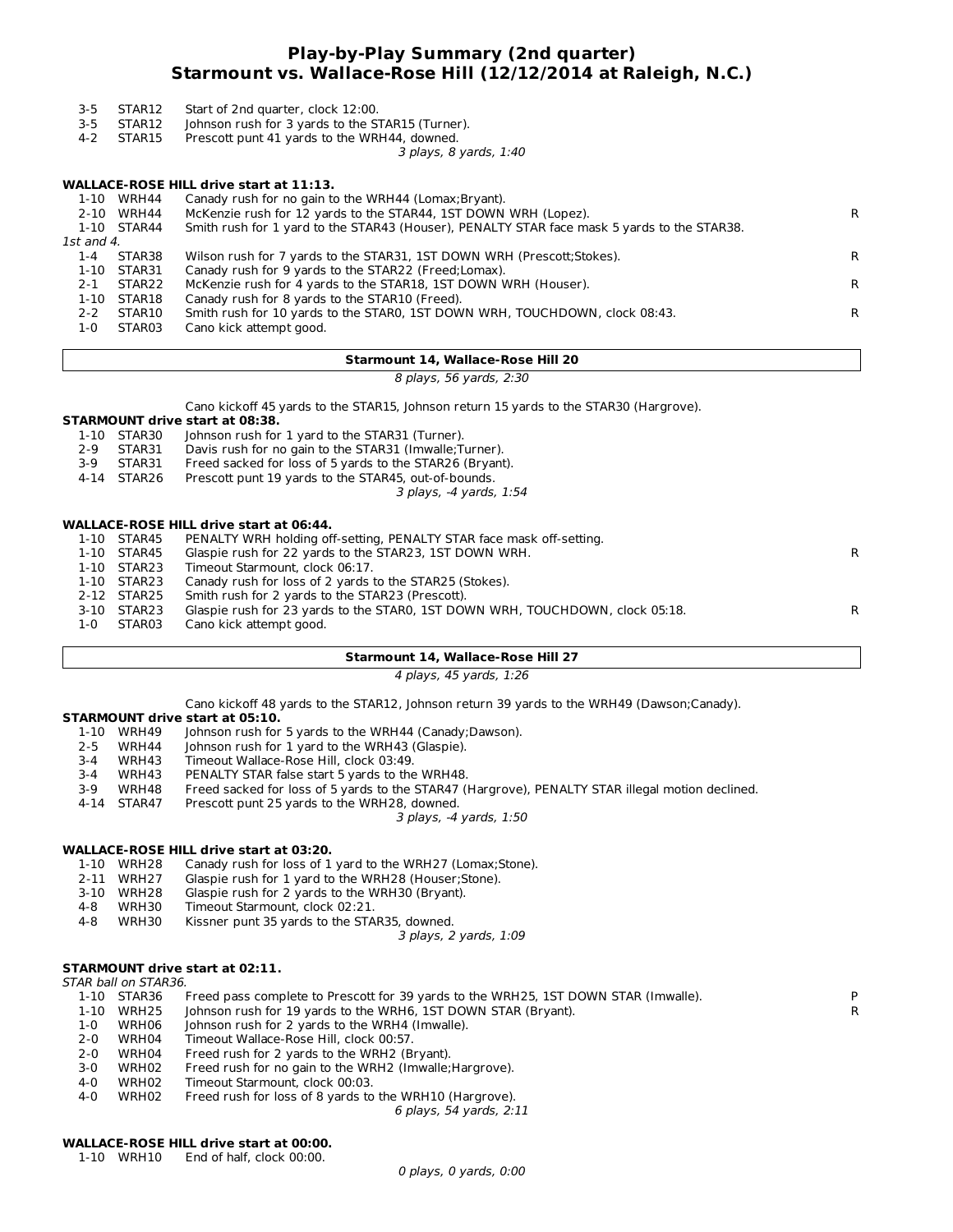#### **END OF 2nd QUARTER: Starmount 14, Wallace-Rose Hill 27**

|                        |                    |                   | Time 1st Downs |  | Conversions |                   |            |         |          |           |
|------------------------|--------------------|-------------------|----------------|--|-------------|-------------------|------------|---------|----------|-----------|
| <b>Quarter Summary</b> | Score Poss R P X T |                   |                |  |             | 3rd               | 4th        | Rushina | Passing  | Penalties |
| Starmount              |                    |                   |                |  |             | 06:55 1 1 0 2 0-4 | $0 - 1$    | 12-15   | 1-1-0-39 | 2-10      |
| Wallace-Rose Hill      |                    | 05:05 6 0 0 6 1-2 |                |  |             |                   | <u>ດ-ດ</u> | 15-98   | $---$    | $0 - 0$   |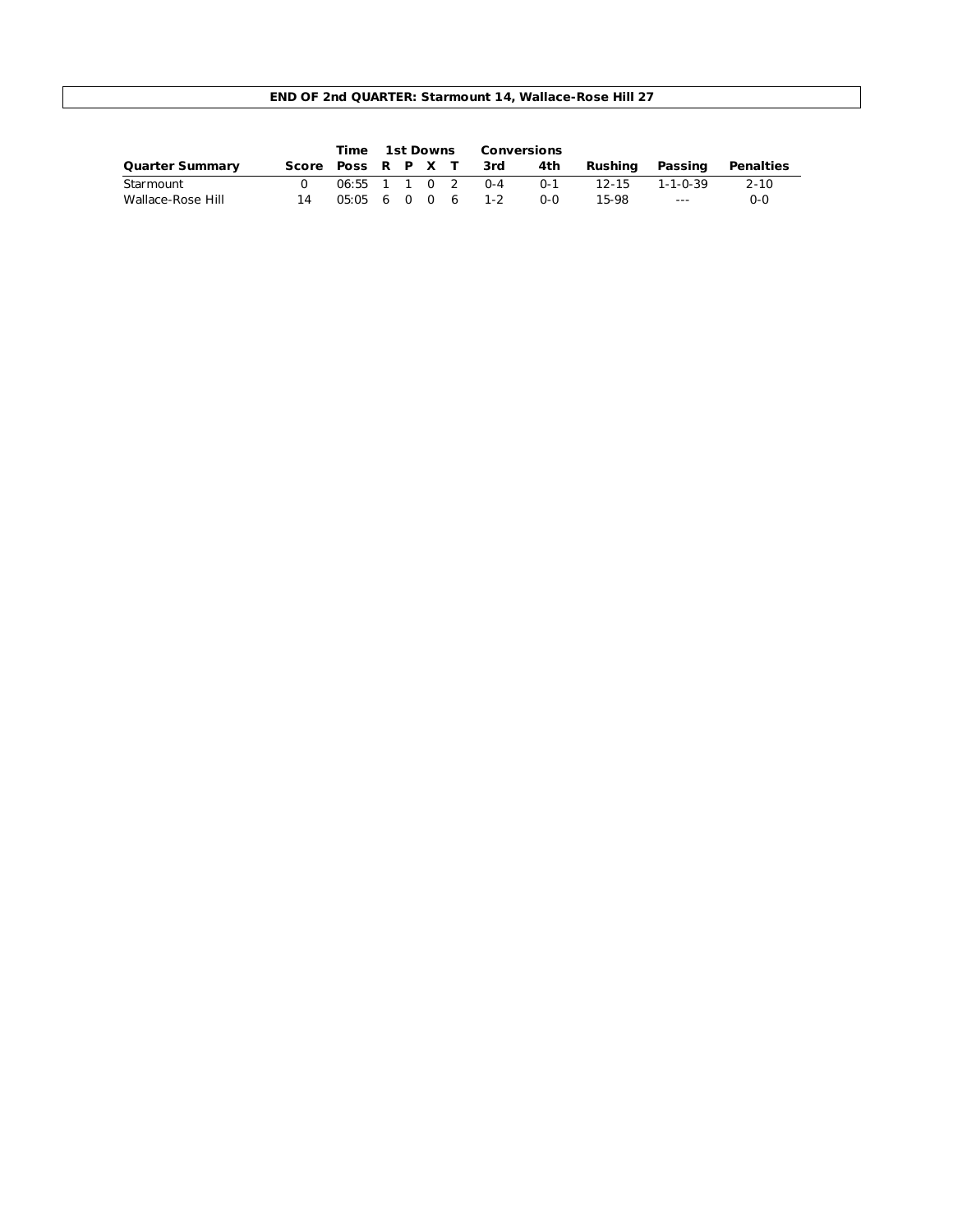#### **Quickie Statistics (Halftime Cumulative) Starmount vs. Wallace-Rose Hill (12/12/2014 at Raleigh, N.C.)**

|                                  | <b>STAR</b> | WRH         |
|----------------------------------|-------------|-------------|
|                                  |             | 27          |
| Score                            | 14          |             |
| <b>FIRST DOWNS</b>               | 3           | 10          |
| <b>RUSHES-YARDS (NET)</b>        | 21-111      | 30-218      |
| <b>PASSING-YARDS (NET)</b>       | 39          | 16          |
| Passes Att-Comp-Int              | $2 - 1 - 0$ | $1 - 1 - 0$ |
| <b>TOTAL OFFENSE PLAYS-YARDS</b> | 23-150      | 31-234      |
| Fumble Returns-Yards             | $2 - 51$    | $0 - 0$     |
| Punt Returns-Yards               | $0 - 0$     | $2 - 44$    |
| Kickoff Returns-Yards            | 4-86        | $2 - 83$    |
| Interception Returns-Yards       | $0 - 0$     | $0 - 0$     |
| Punts (Number-Avg)               | $5-67.3$    | $2 - 66$    |
| Fumbles-Lost                     | $0 - 0$     | $4 - 4$     |
| Penalties-Yards                  | $2 - 10$    | $2 - 10$    |
| Possession Time                  | 12:6        | 11:54       |
| <b>Third-Down Conversions</b>    | $0 - 6$     | $3-6$       |
| Fourth-Down Conversions          | $0 - 1$     | $0 - 0$     |

| <b>Rushing</b>                                                    | No.          | Gain           | Loss                        |             | <b>Net</b>     | TD             | Avg                       | <b>Rushing</b>      | No. | Gain           |     | Loss                        | <b>Net</b>  | TD             | Avg                            |
|-------------------------------------------------------------------|--------------|----------------|-----------------------------|-------------|----------------|----------------|---------------------------|---------------------|-----|----------------|-----|-----------------------------|-------------|----------------|--------------------------------|
| Johnson                                                           | 9            | 113            |                             | $\mathbf 0$ | 113            | $\mathbf 0$    | 12.6                      | Canady              | 8   | 105            |     | $-3$                        | 102         | $\mathbf 0$    | 12.8                           |
| Bryant                                                            | $\mathbf{1}$ | 4              |                             | 0           | 4              | 0              | 4                         | Glaspie             | 8   |                | 51  | 0                           | 51          | 0              | 6.4                            |
| Prescott                                                          | $\mathbf{1}$ | 4              |                             | $\mathbf 0$ | 4              | 0              | 4                         | Smith               | 6   |                | 29  | $\mathbf 0$                 | 29          | 0              | 4.8                            |
| Davis                                                             | $\mathbf{1}$ | $\mathbf 0$    |                             | $\Omega$    | $\Omega$       | $\mathbf 0$    | $\mathbf 0$               | Wilson              | 5   |                | 20  | $-6$                        | 14          | $\Omega$       | 2.8                            |
| <b>Passing</b>                                                    |              | $C-A-I$        |                             | Yds         | TD             |                | Sack                      | <b>Passing</b>      |     | $C-A-I$        |     | Yds                         | TD          |                | Sack                           |
| Freed                                                             |              | $1 - 2 - 0$    |                             | 29          | $\overline{0}$ |                | $\overline{2}$            | <b>McKenzie</b>     |     | $1 - 1 - 0$    |     | 16                          | $\mathbf 0$ |                | $\mathbf 0$                    |
|                                                                   |              |                |                             |             |                |                |                           |                     |     |                |     |                             |             |                |                                |
| <b>Receiving</b>                                                  |              |                | No.                         |             |                | Yards          | TD                        | <b>Receiving</b>    |     |                | No. |                             |             | Yards          | TD                             |
| Prescott<br>Davis                                                 |              |                | $\mathbf{1}$<br>$\mathbf 1$ |             |                | 39<br>0        | $\overline{0}$<br>0       | Canady              |     |                |     | $\mathbf 1$                 |             | 16             | $\overline{\mathfrak{o}}$      |
| <b>Punting</b>                                                    |              | No.            | Yds                         | Avg         |                | In20           | TB                        | <b>Punting</b>      |     | No.            | Yds | Avg                         |             | In20           | TB                             |
| Prescott                                                          |              | $\overline{5}$ | 163                         | 32.6        |                | $\overline{0}$ | $\overline{\mathfrak{o}}$ | Kissner             |     | $\overline{2}$ | 66  | 33.0                        |             | $\overline{1}$ | $\overline{\mathfrak{o}}$      |
| <b>Punt Returns</b>                                               |              |                | No.                         |             |                | Yards          | TD                        | <b>Punt Returns</b> |     |                |     | No.                         |             | Yards          | TD                             |
|                                                                   |              |                |                             |             |                |                |                           | Canady              |     |                |     | 1                           |             | 45             | $\overline{0}$                 |
|                                                                   |              |                |                             |             |                |                |                           | Glaspie             |     |                |     | $\mathbf{1}$                |             | $-1$           | $\mathbf 0$                    |
| <b>Kick Returns</b>                                               |              |                | No.                         |             |                | Yards          | TD                        | <b>Kick Returns</b> |     |                |     | No.                         |             | Yards          | TD                             |
| Johnson                                                           |              |                |                             | 4           |                | 86             | $\overline{\mathfrak{o}}$ | Glaspie<br>Lisane   |     |                |     | $\mathbf 1$<br>$\mathbf{1}$ |             | 73<br>10       | $\overline{\mathfrak{o}}$<br>0 |
| <b>Tackles</b>                                                    | UA-A         |                | <b>Total</b>                |             |                | <b>Sacks</b>   | <b>TFL</b>                | <b>Tackles</b>      |     | UA-A           |     | <b>Total</b>                |             | <b>Sacks</b>   | <b>TFL</b>                     |
| Houser                                                            |              | $3 - 5$        |                             | 5.5         |                | 0.0            | 1.0                       | Turner              |     | $4 - 3$        |     | 5.5                         |             | 0.0            | 0.0                            |
| Bryant                                                            |              | $5 - 4$        |                             | 7.0         |                | 1.0            | 2.0                       | Imwalle             |     | $2 - 4$        |     | 4.0                         |             | 0.0            | 0.0                            |
| Davis                                                             |              | $2 - 1$        |                             | 2.5         |                | 0.0            | 0.0                       | Hargrove            |     | $4 - 1$        |     | 4.5                         |             | 1.0            | 2.0                            |
| Lomax                                                             |              | $0 - 3$        |                             | 1.5         |                | 0.0            | 1.0                       | Washington          |     | $0 - 1$        |     | 0.5                         |             | 0.0            | 0.0                            |
| <b>Time Scoring Play</b><br>Qtr                                   |              |                |                             |             |                |                |                           |                     |     |                |     |                             |             |                | V-H                            |
| 11:41 WRH - Canady 72 yd TD RUSH (KICK by Cano), 1-72 0:19<br>1st |              |                |                             |             |                |                |                           |                     |     |                |     |                             |             |                | $0 - 7$                        |

| IST II:41 WRH - Canady 72 yd ID RUSH (KICK by Cano), 1-72 0:19      |         |
|---------------------------------------------------------------------|---------|
| 1st 08:22 STAR - Freed 51 yd TD FUMB (KICK by Gunnell),             | $7 - 7$ |
| 1st 08:12 WRH - Glaspie 73 yd TD KO                                 | 7-13    |
| 1st 04:35 STAR - Johnson 78 yd TD RUSH (KICK by Gunnell), 2-82 0:45 | $14-13$ |
| 2nd 08:43 WRH - Smith 10 yd TD RUSH (KICK by Cano), 8-56 2:30       | 14-20   |
| 2nd 05:18 WRH - Glaspie 23 yd TD RUSH (KICK by Cano), 4-45 1:26     | $14-27$ |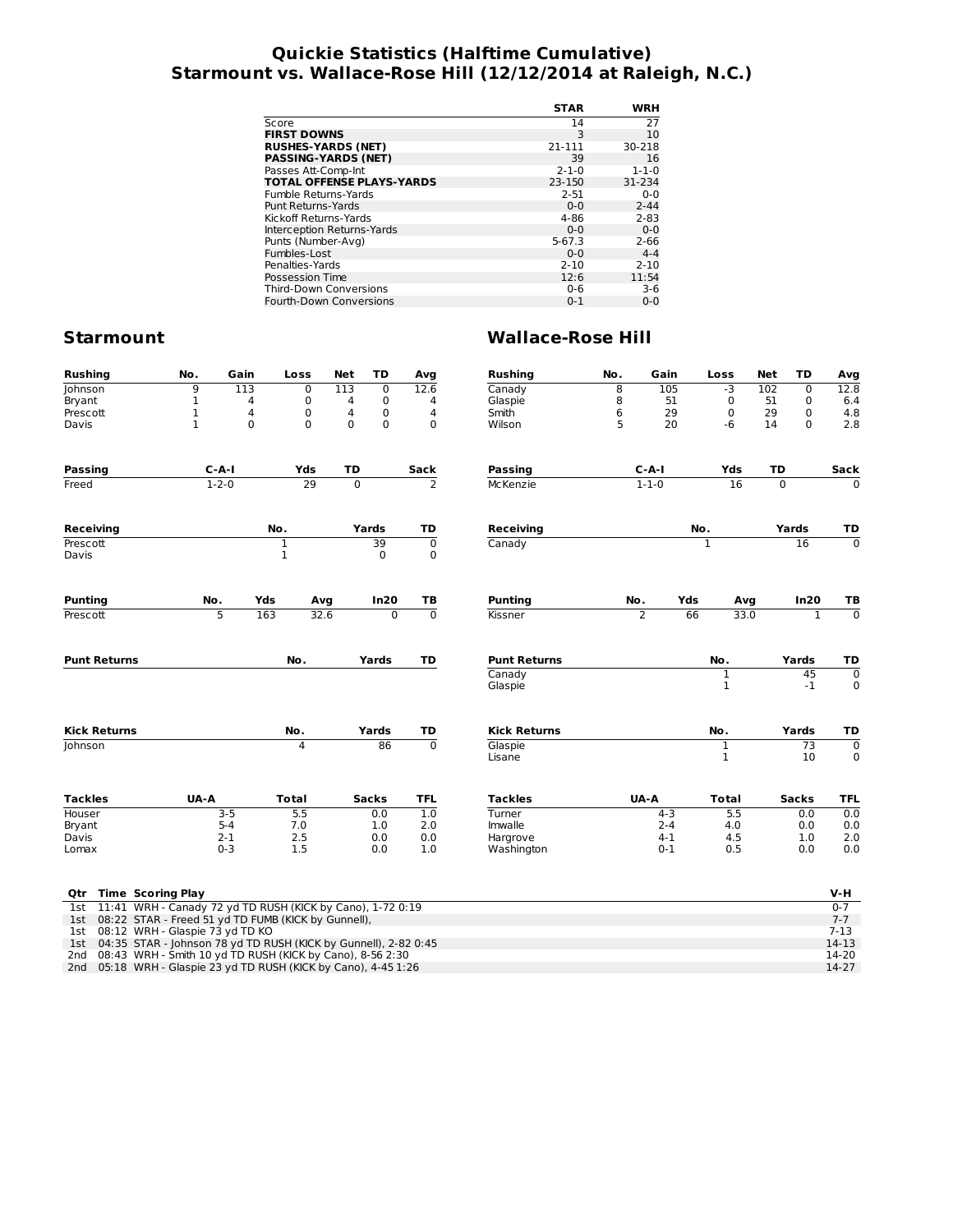#### **Quickie Statistics (2nd Quarter only) Starmount vs. Wallace-Rose Hill (12/12/2014 at Raleigh, N.C.)**

|                                  | <b>STAR</b>              | WRH        |
|----------------------------------|--------------------------|------------|
| Score                            | 0                        | 14         |
| <b>FIRST DOWNS</b>               | $\overline{\phantom{0}}$ | 6          |
| <b>RUSHES-YARDS (NET)</b>        | 12-15                    | 15-98      |
| <b>PASSING-YARDS (NET)</b>       | 39                       |            |
| Passes Att-Comp-Int              | $1 - 1 - 0$              |            |
| <b>TOTAL OFFENSE PLAYS-YARDS</b> | 13-54                    | 15-98      |
| Fumble Returns-Yards             | $0 - 0$                  | $0 - 0$    |
| Punt Returns-Yards               | $0 - 0$                  | $0 - 0$    |
| Kickoff Returns-Yards            | $2 - 54$                 | $0 - 0$    |
| Interception Returns-Yards       | $0 - 0$                  | $0 - 0$    |
| Punts (Number-Avg)               | $3 - 28.3$               | $1 - 35.0$ |
| Fumbles-Lost                     | $0 - 0$                  | $0 - 0$    |
| Penalties-Yards                  | $2 - 10$                 | $0 - 0$    |
| Possession Time                  | 06:55                    | 05:05      |
| <b>Third-Down Conversions</b>    | $0 - 4$                  | $1 - 2$    |
| <b>Fourth-Down Conversions</b>   | $0 - 1$                  | $0 - 0$    |
|                                  |                          |            |

| <b>Rushing</b>      | No.         | Gain<br>Loss     | <b>Net</b><br>TD           | Avg                  | <b>Rushing</b>      | No.          | Gain           | Loss         | Net            | <b>TD</b>   | Avg              |
|---------------------|-------------|------------------|----------------------------|----------------------|---------------------|--------------|----------------|--------------|----------------|-------------|------------------|
| Johnson             | 6           | 31<br>0          | 31<br>$\overline{0}$       | 5.2                  | Canady              | 5            | 17             | $-3$         | 14             | $\mathbf 0$ | 2.8              |
| Davis               | 1           | $\mathbf 0$<br>0 | $\mathbf 0$<br>$\mathbf 0$ | $\mathbf 0$          | Glaspie             | 4            | 48             | 0            | 48             | 0           | $\frac{12}{4.3}$ |
|                     |             |                  |                            |                      | Smith               | 3            | 13             | 0            | 13             | 0           |                  |
|                     |             |                  |                            |                      | Wilson              | $\mathbf{1}$ | $\overline{7}$ | $\mathbf 0$  | $\overline{7}$ | $\Omega$    | $\overline{7}$   |
| <b>Passing</b>      | $C-A-I$     | Yds              | TD                         | Sack                 | <b>Passing</b>      | $C-A-I$      |                | Yds          | TD             |             | Sack             |
| Freed               | $1 - 1 - 0$ | 29               | $\overline{0}$             | $\overline{2}$       |                     |              |                |              |                |             |                  |
|                     |             |                  |                            |                      |                     |              |                |              |                |             |                  |
| <b>Receiving</b>    |             | No.              | Yards                      | TD<br>$\overline{0}$ | <b>Receiving</b>    |              | No.            |              | Yards          |             | TD               |
| Prescott            |             | $\mathbf{1}$     | $\overline{39}$            |                      |                     |              |                |              |                |             |                  |
| <b>Punting</b>      | No.         | Yds<br>Avg       | In20                       | TB                   | <b>Punting</b>      | No.          | Yds            | Avg          |                | In20        | TВ               |
| Prescott            | З           | 85<br>28.3       | $\mathbf{0}$               | $\overline{0}$       | Kissner             | $\mathbf{1}$ | 35             | 35.0         |                | $\mathbf 0$ | $\overline{0}$   |
| <b>Punt Returns</b> |             | No.              | Yards                      | TD                   | <b>Punt Returns</b> |              |                | No.          |                | Yards       | TD               |
| <b>Kick Returns</b> |             | No.              | Yards                      | TD                   | <b>Kick Returns</b> |              |                | No.          |                | Yards       | TD               |
| Johnson             |             | $\overline{2}$   | 54                         | $\overline{0}$       |                     |              |                |              |                |             |                  |
| <b>Tackles</b>      | UA-A        | <b>Total</b>     | <b>Sacks</b>               | <b>TFL</b>           | <b>Tackles</b>      | UA-A         |                | <b>Total</b> | <b>Sacks</b>   |             | <b>TFL</b>       |
| Houser              | $2 - 1$     | 2.5              | 0.0                        | 0.0                  | Turner              |              | $2-1$          | 2.5          |                | 0.0         | 0.0              |
| Bryant              | $4 - 1$     | 4.5              | 1.0                        | 1.0                  | Imwalle             |              | $2 - 2$        | 3.0          |                | 0.0         | 0.0              |
| Lomax               | $0 - 3$     | 1.5              | 0.0                        | 1.0                  | Hargrove            |              | $3 - 1$        | 3.5          |                | 1.0         | 2.0              |

| <b>Qtr</b> Time Scoring Play                                    | $V-H$ |
|-----------------------------------------------------------------|-------|
| 2nd $08:43$ WRH - Smith 10 yd TD RUSH (KICK by Cano), 8-56 2:30 | 14-20 |
| 2nd 05:18 WRH - Glaspie 23 yd TD RUSH (KICK by Cano), 4-45 1:26 | 14-27 |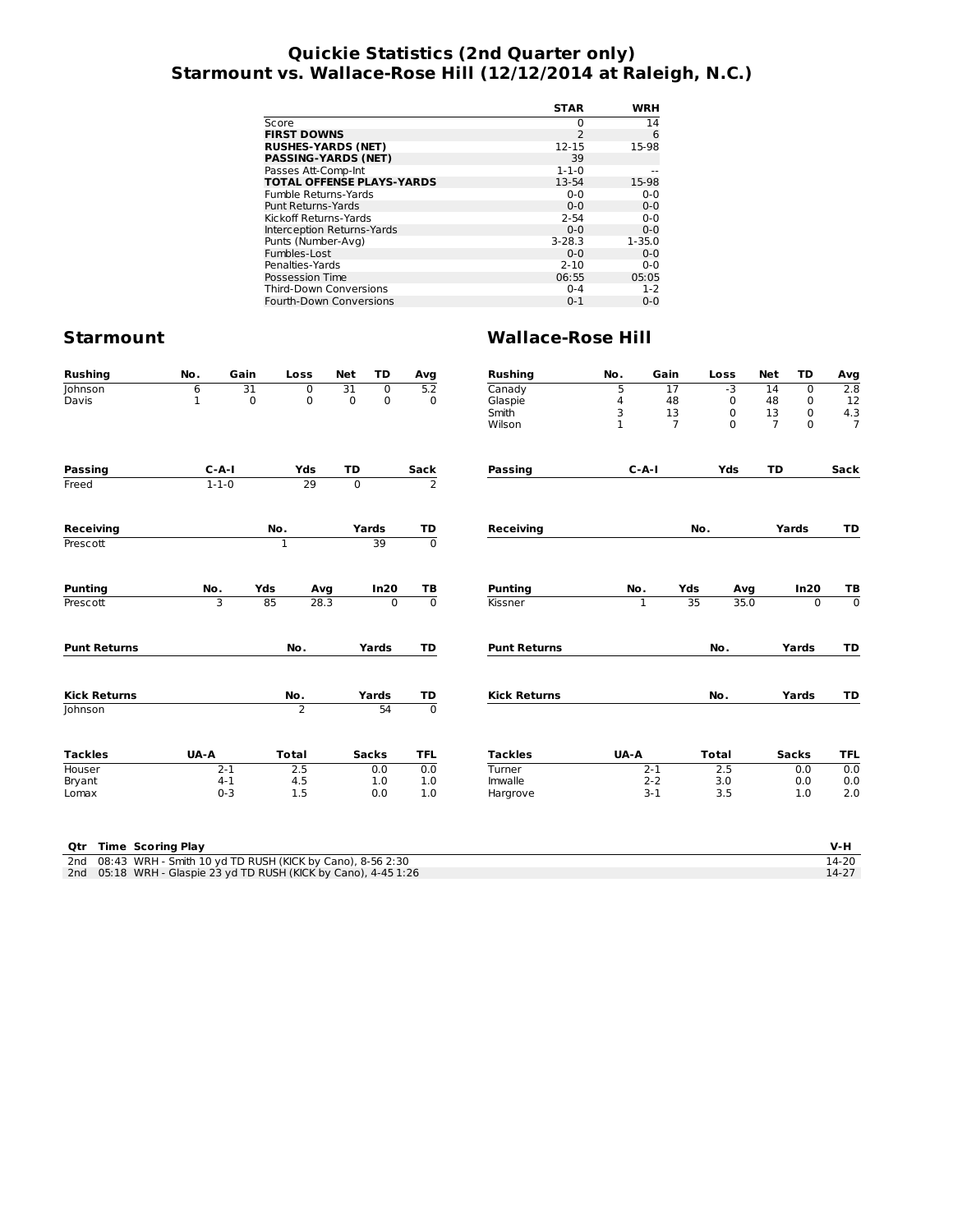#### **Play-by-Play Summary (3rd quarter) Starmount vs. Wallace-Rose Hill (12/12/2014 at Raleigh, N.C.)**

|          | 1-10 WRH10 | Start of 3rd quarter, clock 12:00, WRH ball on WRH40.<br>Cano kickoff 53 yards to the STAR7, Lomax return 21 yards to the STAR28 (Turner). |    |
|----------|------------|--------------------------------------------------------------------------------------------------------------------------------------------|----|
|          |            | <b>STARMOUNT drive start at 11:50.</b>                                                                                                     |    |
| 1-10     | STAR28     | Kelly rush for no gain to the STAR28 (Washington).                                                                                         |    |
| $2 - 10$ | STAR28     | Freed pass complete to Prescott for 34 yards to the WRH38, 1ST DOWN STAR (Lisane).                                                         |    |
| 1-10     | WRH38      | Prescott rush for 4 yards to the WRH34 (Imwalle; Hargrove).                                                                                |    |
| $2 - 6$  | WRH34      | Freed rush for 1 yard to the WRH33 (Glaspie).                                                                                              |    |
| $3 - 5$  | WRH33      | Johnson rush for 3 yards to the WRH30 (Canady).                                                                                            |    |
| $4 - 2$  | WRH30      | Kelly rush for loss of 3 yards to the WRH33.                                                                                               |    |
|          |            | 6 plays, 39 yards, 2:56                                                                                                                    |    |
|          |            |                                                                                                                                            |    |
|          |            | <b>WALLACE-ROSE HILL drive start at 08:54.</b>                                                                                             |    |
| 1-10     | WRH33      | Glaspie rush for 56 yards to the STAR11, 1ST DOWN WRH (Bryant).                                                                            | R. |
| 1-10     | STAR11     | Canady rush for 2 yards to the STAR9 (Lomax).                                                                                              |    |
| $2 - 8$  | STAR09     | Smith rush for 4 yards to the STAR5 (Prescott; Houser).                                                                                    |    |
| $3 - 4$  | STAR05     | Smith rush for 4 yards to the STAR1, 1ST DOWN WRH (Prescott).                                                                              | R. |
| $1-0$    | STAR01     | McKenzie rush for no gain to the STAR1 (Houser).                                                                                           |    |
| $2 - 0$  | STAR01     | Glaspie rush for 1 yard to the STARO, TOUCHDOWN, clock 06:57.                                                                              |    |
| 1-0      | STAR03     | Cano kick attempt good.                                                                                                                    |    |
|          |            |                                                                                                                                            |    |

#### **Starmount 14, Wallace-Rose Hill 34**

6 plays, 67 yards, 1:57

Cano kickoff 54 yards to the STAR6, Johnson return 24 yards to the STAR30 (Williams;Simmons).

#### **STARMOUNT drive start at 06:51.**

| 1-10 STAR30 | Davis rush for no gain to the STAR30 (Hargrove). |
|-------------|--------------------------------------------------|
|             |                                                  |

- 2-10 STAR30 Johnson rush for 4 yards to the STAR34 (Imwalle).<br>3-6 STAR34 Freed sacked for loss of 9 yards to the STAR25 (B
- 3-6 STAR34 Freed sacked for loss of 9 yards to the STAR25 (Bryant).<br>4-15 STAR25 Prescott punt 30 yards to the WRH45, downed.
- Prescott punt 30 yards to the WRH45, downed.

3 plays, -5 yards, 2:16

#### **WALLACE-ROSE HILL drive start at 04:35.**

| 1-10    | WRH45       | Wilson rush for 7 yards to the STAR48 (Bryant).                |    |
|---------|-------------|----------------------------------------------------------------|----|
| $2 - 3$ | STAR48      | Glaspie rush for 7 yards to the STAR41, 1ST DOWN WRH (Davis).  | R. |
|         | 1-10 STAR41 | Glaspie rush for 1 yard to the STAR40 (Kelly).                 |    |
| 2-9     | STAR40      | Canady rush for 5 yards to the STAR35 (Davis; Bryant).         |    |
| 3-4     | STAR35      | Glaspie rush for 1 yard to the STAR34 (Kelly).                 |    |
| 4-3     | STAR34      | Canady rush for 13 yards to the STAR21, 1ST DOWN WRH (Houser). | R. |
|         | 1-10 STAR21 | Canady rush for no gain to the STAR21 (Houser).                |    |
|         | 2-10 STAR21 | Smith rush for 7 yards to the STAR14 (Eads; Davis).            |    |
| $3 - 3$ | STAR14      | Wilson rush for 5 yards to the STAR9, 1ST DOWN WRH (Houser).   | R. |
| $1 - 0$ | STAR09      | Timeout Wallace-Rose Hill, clock 00:03.                        |    |
| $1 - 0$ | STAR09      | Wilson rush for no gain to the STAR9 (Davis).                  |    |

#### **END OF 3rd QUARTER: Starmount 14, Wallace-Rose Hill 34**

|                        |                    | Time                                              |  |  | <b>1st Downs Conversions</b> |     |                 |          |           |
|------------------------|--------------------|---------------------------------------------------|--|--|------------------------------|-----|-----------------|----------|-----------|
| <b>Quarter Summary</b> | Score Poss R P X T |                                                   |  |  | 3rd                          | 4th | Rushing Passing |          | Penalties |
| Starmount              |                    |                                                   |  |  | 05:28 0 1 0 1 0-2            | 0-1 | ี 8-0           | 1-1-0-34 | $0 - 0$   |
| Wallace-Rose Hill      |                    | $06:32 \quad 5 \quad 0 \quad 0 \quad 5 \quad 1-1$ |  |  |                              | ი-ი | 16-113          | $---$    | ი-ი       |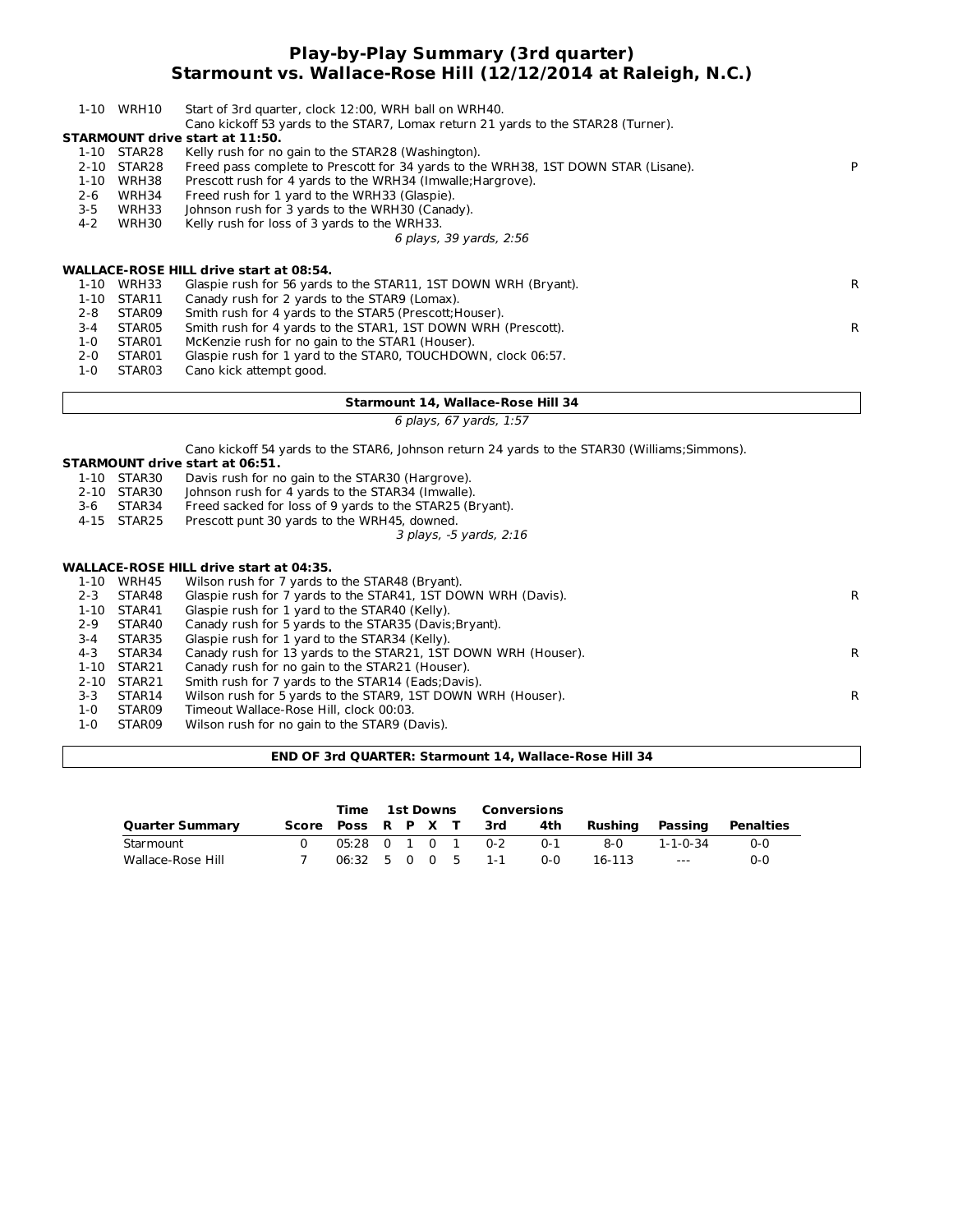#### **Quickie Statistics (3rd Quarter Cumulative) Starmount vs. Wallace-Rose Hill (12/12/2014 at Raleigh, N.C.)**

| <b>STAR</b> | WRH         |
|-------------|-------------|
| 14          | 34          |
| 4           | 15          |
| 29-111      | 46-331      |
| 73          | 16          |
| $3 - 2 - 0$ | $1 - 1 - 0$ |
| 32-184      | 47-347      |
| $2 - 51$    | $0 - 0$     |
| $0 - 0$     | $2 - 44$    |
| $6 - 131$   | $2 - 83$    |
| $0 - 0$     | $0 - 0$     |
| $6-97.3$    | $2 - 66$    |
| $0 - 0$     | $4 - 4$     |
| $2 - 10$    | $2 - 10$    |
| 17:34       | 18:26       |
| $0 - 8$     | $4 - 7$     |
| $0 - 2$     | $0 - 0$     |
|             |             |

| <b>Rushing</b>           | No.            | Gain        |          | Loss           | <b>Net</b>     | TD           | Avg            | <b>Rushing</b>                           | No.             | Gain        |     | Loss                    | <b>Net</b>     | TD                  | Avg                       |
|--------------------------|----------------|-------------|----------|----------------|----------------|--------------|----------------|------------------------------------------|-----------------|-------------|-----|-------------------------|----------------|---------------------|---------------------------|
| Johnson                  | 11             | 120         |          | $\mathbf 0$    | 120            | $\mathbf 0$  | 10.9           | Canady                                   | $\overline{12}$ | 125         |     | $-3$                    | 122            | $\mathbf 0$         | 10.2                      |
| Bryant                   | 1              |             | 4        | 0              | 4              | $\mathbf 0$  | 4              | Glaspie                                  | 13              | 117         |     | 0                       | 117            | 0                   | 9                         |
| Prescott                 | 2              |             | 8        | 0              | 8              | $\mathbf 0$  | 4              | Smith                                    | 9               | 44          |     | $\mathbf 0$             | 44             | 0                   | 4.9                       |
| Davis                    | $\overline{2}$ |             | $\Omega$ | $\Omega$       | $\Omega$       | $\mathbf 0$  | $\mathbf 0$    | Wilson                                   | 8               | 32          |     | $-6$                    | 26             | $\Omega$            | 3.3                       |
| <b>Passing</b>           |                | $C - A - I$ |          | Yds            | TD             |              | Sack           | <b>Passing</b>                           |                 | $C-A-I$     |     | Yds                     | TD             |                     | Sack                      |
| Freed                    |                | $2 - 3 - 0$ |          | 54             | $\overline{0}$ |              | 3              | <b>McKenzie</b>                          |                 | $1 - 1 - 0$ |     | 16                      | $\overline{0}$ |                     | $\overline{0}$            |
| <b>Receiving</b>         |                |             | No.      |                |                | Yards        | TD             | <b>Receiving</b>                         |                 |             | No. |                         |                | Yards               | TD                        |
| Prescott                 |                |             |          | $\overline{2}$ |                | 73           | $\pmb{0}$      | Canady                                   |                 |             |     | $\mathbf{1}$            |                | 16                  | $\overline{0}$            |
| Davis                    |                |             | 1        |                |                | $\mathbf 0$  | 0              |                                          |                 |             |     |                         |                |                     |                           |
| <b>Punting</b>           |                | No.         | Yds      | Avg            |                | In20         | TB             | <b>Punting</b>                           |                 | No.         | Yds | Avg                     |                | In20                | TВ                        |
| Prescott                 |                | 6           | 193      | 32.2           |                | $\Omega$     | $\overline{0}$ | Kissner                                  |                 | 2           | 66  | 33.0                    |                | $\mathbf{1}$        | $\overline{0}$            |
| <b>Punt Returns</b>      |                |             |          | No.            |                | Yards        | TD             | <b>Punt Returns</b><br>Canady<br>Glaspie |                 |             |     | No.<br>1<br>$\mathbf 1$ |                | Yards<br>45<br>$-1$ | TD<br>$\overline{0}$<br>0 |
| <b>Kick Returns</b>      |                |             |          | No.            |                | Yards        | TD             | <b>Kick Returns</b>                      |                 |             |     | No.                     |                | Yards               | TD                        |
| Johnson                  |                |             |          | 5              |                | 110          | $\mathbf 0$    | Glaspie                                  |                 |             |     | $\mathbf{1}$            |                | 73                  | $\mathbf 0$               |
| Lomax                    |                |             |          | $\mathbf{1}$   |                | 21           | 0              | Lisane                                   |                 |             |     | $\mathbf{1}$            |                | 10                  | 0                         |
| <b>Tackles</b>           | UA-A           |             |          | <b>Total</b>   |                | <b>Sacks</b> | <b>TFL</b>     | <b>Tackles</b>                           |                 | UA-A        |     | <b>Total</b>            |                | <b>Sacks</b>        | <b>TFL</b>                |
| Houser                   |                | $7-6$       |          | 10.0           |                | 0.0          | 1.0            | Turner                                   |                 | $5 - 3$     |     | 6.5                     |                | 0.0                 | 0.0                       |
| Bryant                   |                | $8 - 5$     |          | 10.5           |                | 2.0          | 3.0            | Imwalle                                  |                 | $3 - 5$     |     | 5.5                     |                | 0.0                 | 0.0                       |
| Davis                    |                | $4 - 3$     |          | 5.5            |                | 0.0          | 0.0            | Hargrove                                 |                 | $5 - 2$     |     | 6.0                     |                | 1.0                 | 2.0                       |
| Lomax                    |                | $1-3$       |          | 2.5            |                | 0.0          | 1.0            | Washington                               |                 | $1 - 1$     |     | 1.5                     |                | 0.0                 | 0.0                       |
| <b>Time Scoring Play</b> |                |             |          |                |                |              |                |                                          |                 |             |     |                         |                |                     | V-H                       |
| Qtr                      |                |             |          |                |                |              |                |                                          |                 |             |     |                         |                |                     |                           |

|  | <b>VII</b> Time Scoring Play                                        | V-M      |
|--|---------------------------------------------------------------------|----------|
|  | 1st 11:41 WRH - Canady 72 yd TD RUSH (KICK by Cano), 1-72 0:19      | $0 - 7$  |
|  | 1st 08:22 STAR - Freed 51 yd TD FUMB (KICK by Gunnell),             | $7 - 7$  |
|  | 1st 08:12 WRH - Glaspie 73 yd TD KO                                 | $7 - 13$ |
|  | 1st 04:35 STAR - Johnson 78 yd TD RUSH (KICK by Gunnell), 2-82 0:45 | 14-13    |
|  | 2nd 08:43 WRH - Smith 10 yd TD RUSH (KICK by Cano), 8-56 2:30       | 14-20    |
|  | 2nd 05:18 WRH - Glaspie 23 yd TD RUSH (KICK by Cano), 4-45 1:26     | $14-27$  |
|  | 3rd 06:57 WRH - Glaspie 1 yd TD RUSH (KICK by Cano), 6-67 1:57      | 14-34    |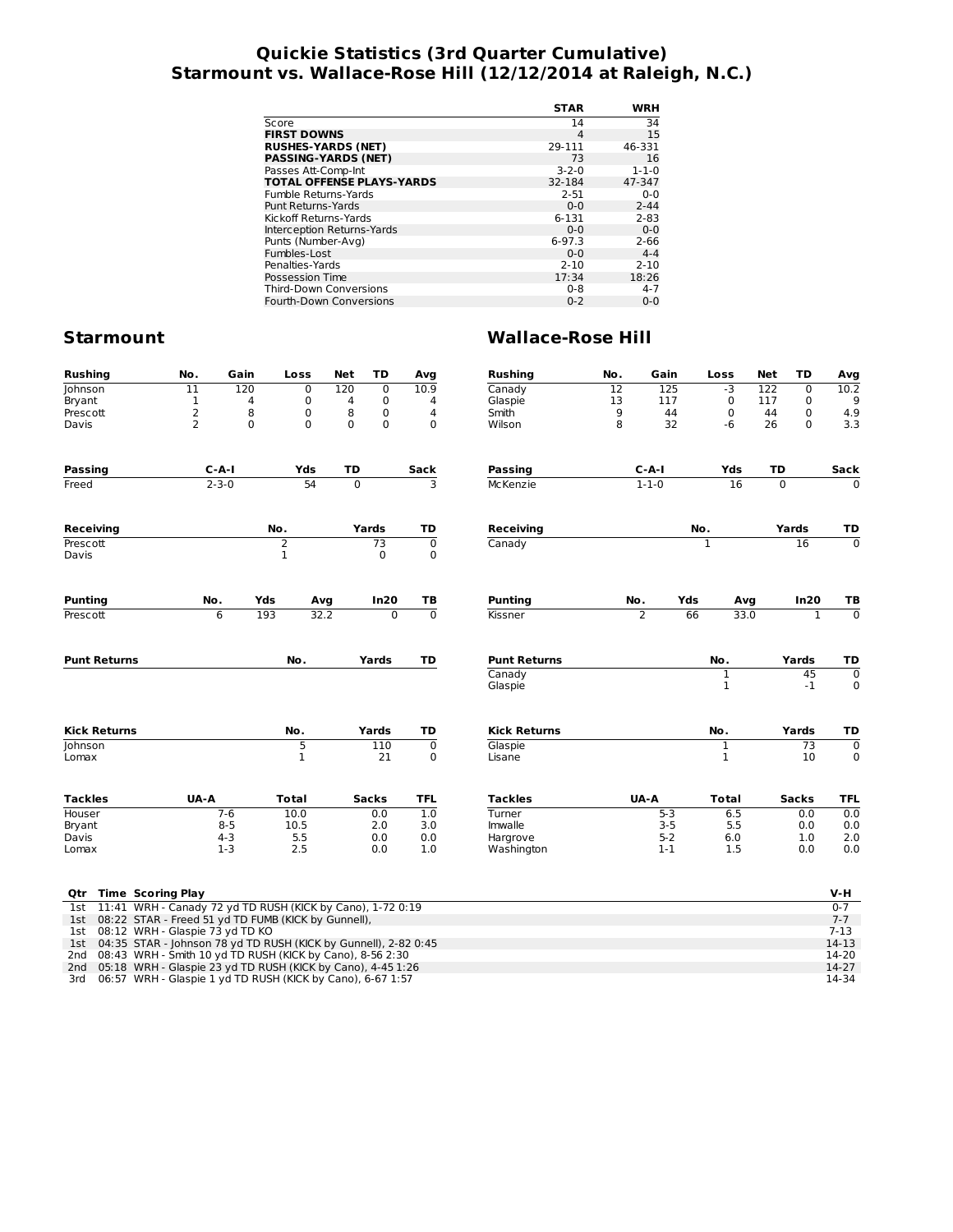#### **Quickie Statistics (3rd Quarter only) Starmount vs. Wallace-Rose Hill (12/12/2014 at Raleigh, N.C.)**

|                                  | <b>STAR</b>  | WRH     |
|----------------------------------|--------------|---------|
| Score                            | 0            |         |
| <b>FIRST DOWNS</b>               | $\mathbf{1}$ | 5       |
| <b>RUSHES-YARDS (NET)</b>        | $8-0$        | 16-113  |
| <b>PASSING-YARDS (NET)</b>       | 34           |         |
| Passes Att-Comp-Int              | $1 - 1 - 0$  |         |
| <b>TOTAL OFFENSE PLAYS-YARDS</b> | $9 - 34$     | 16-113  |
| Fumble Returns-Yards             | $0 - 0$      | $0 - 0$ |
| Punt Returns-Yards               | $0 - 0$      | $0 - 0$ |
| Kickoff Returns-Yards            | $2 - 45$     | $0 - 0$ |
| Interception Returns-Yards       | $0 - 0$      | $0 - 0$ |
| Punts (Number-Avg)               | $1 - 30.0$   |         |
| Fumbles-Lost                     | $0 - 0$      | $0 - 0$ |
| Penalties-Yards                  | $0 - 0$      | $0 - 0$ |
| Possession Time                  | 05:28        | 06:32   |
| <b>Third-Down Conversions</b>    | $0 - 2$      | $1 - 1$ |
| <b>Fourth-Down Conversions</b>   | $0 - 1$      | $0 - 0$ |

## **Starmount Wallace-Rose Hill**

| No.                | Gain<br>Loss         | <b>Net</b>         | TD                                                                                   | Avg                                                                                                               | <b>Rushing</b>                   | No.                     | Gain            | Loss                                   | <b>Net</b> | TD          | Avg                                             |
|--------------------|----------------------|--------------------|--------------------------------------------------------------------------------------|-------------------------------------------------------------------------------------------------------------------|----------------------------------|-------------------------|-----------------|----------------------------------------|------------|-------------|-------------------------------------------------|
| $\overline{2}$     | 7                    | $\Omega$           | $\overline{0}$                                                                       | $\overline{3.5}$                                                                                                  | Canady                           | 4                       | $\overline{20}$ | $\mathbf 0$                            | 20         | $\Omega$    | $\overline{5}$                                  |
|                    | 4                    |                    | 0                                                                                    | 4                                                                                                                 | Glaspie                          |                         |                 | 0                                      | 66         | 0           | 13.2                                            |
|                    |                      |                    |                                                                                      |                                                                                                                   |                                  |                         |                 | 0                                      |            | 0           | 5                                               |
|                    |                      |                    |                                                                                      |                                                                                                                   | Wilson                           | 3                       | 12              | $\mathbf 0$                            | 12         | $\mathbf 0$ | $\overline{4}$                                  |
| $C - A - I$        |                      |                    |                                                                                      | Sack                                                                                                              | <b>Passing</b>                   |                         |                 | Yds                                    | TD         |             | Sack                                            |
| $1 - 1 - 0$        |                      |                    |                                                                                      | $\mathbf{1}$                                                                                                      |                                  |                         |                 |                                        |            |             |                                                 |
|                    | No.                  |                    |                                                                                      | TD                                                                                                                | <b>Receiving</b>                 |                         |                 | No.                                    |            |             | TD                                              |
|                    | $\overline{1}$       |                    | $\overline{34}$                                                                      | $\overline{0}$                                                                                                    |                                  |                         |                 |                                        |            |             |                                                 |
|                    |                      |                    |                                                                                      |                                                                                                                   |                                  |                         |                 |                                        |            |             | TB                                              |
| $\mathbf{1}$       | 30                   | 30.0               | $\Omega$                                                                             | $\overline{0}$                                                                                                    |                                  |                         |                 |                                        |            |             |                                                 |
|                    |                      |                    | Yards                                                                                | TD                                                                                                                | <b>Punt Returns</b>              |                         |                 | No.                                    |            |             | TD                                              |
|                    |                      |                    | Yards                                                                                | TD                                                                                                                | <b>Kick Returns</b>              |                         |                 | No.                                    |            |             | TD                                              |
|                    |                      |                    |                                                                                      |                                                                                                                   |                                  |                         |                 |                                        |            |             |                                                 |
|                    |                      |                    | 21                                                                                   | 0                                                                                                                 |                                  |                         |                 |                                        |            |             |                                                 |
| UA-A               |                      |                    |                                                                                      | <b>TFL</b>                                                                                                        | <b>Tackles</b>                   |                         |                 | <b>Total</b>                           |            |             | <b>TFL</b>                                      |
| $4 - 1$            | 4.5                  |                    | 0.0                                                                                  | 0.0                                                                                                               | Turner                           |                         | $1 - 0$         | 1.0                                    |            | 0.0         | 0.0                                             |
| $3 - 1$            | 3.5                  |                    | 1.0                                                                                  | 1.0                                                                                                               | Imwalle                          |                         | $1 - 1$         | 1.5                                    |            | 0.0         | 0.0                                             |
|                    |                      |                    |                                                                                      | 0.0                                                                                                               | Hargrove                         |                         | $1 - 1$         | 1.5                                    |            | 0.0         | 0.0                                             |
| $2 - 2$<br>$1 - 0$ | 3.0<br>1.0           |                    | 0.0<br>0.0                                                                           | 0.0                                                                                                               | Washington                       |                         | $1 - 0$         | 1.0                                    |            | 0.0         | 0.0                                             |
|                    | $\frac{1}{1}$<br>No. | $\mathbf 0$<br>Yds | 0<br>$\Omega$<br>Yds<br>25<br>Avg<br>No.<br>No.<br>$\mathbf{1}$<br>1<br><b>Total</b> | 7<br>4<br>$\mathbf{0}$<br>$\mathbf 0$<br>TD<br>$\overline{0}$<br>Yards<br>In20<br>$\overline{24}$<br><b>Sacks</b> | $\mathbf 0$<br>TB<br>$\mathbf 0$ | Smith<br><b>Punting</b> | 5<br>3          | 66<br>15<br>$C - A - I$<br>No.<br>UA-A | Yds        | 15<br>Avg   | Yards<br>In20<br>Yards<br>Yards<br><b>Sacks</b> |

3rd 06:57 WRH - Glaspie 1 yd TD RUSH (KICK by Cano), 6-67 1:57 14-34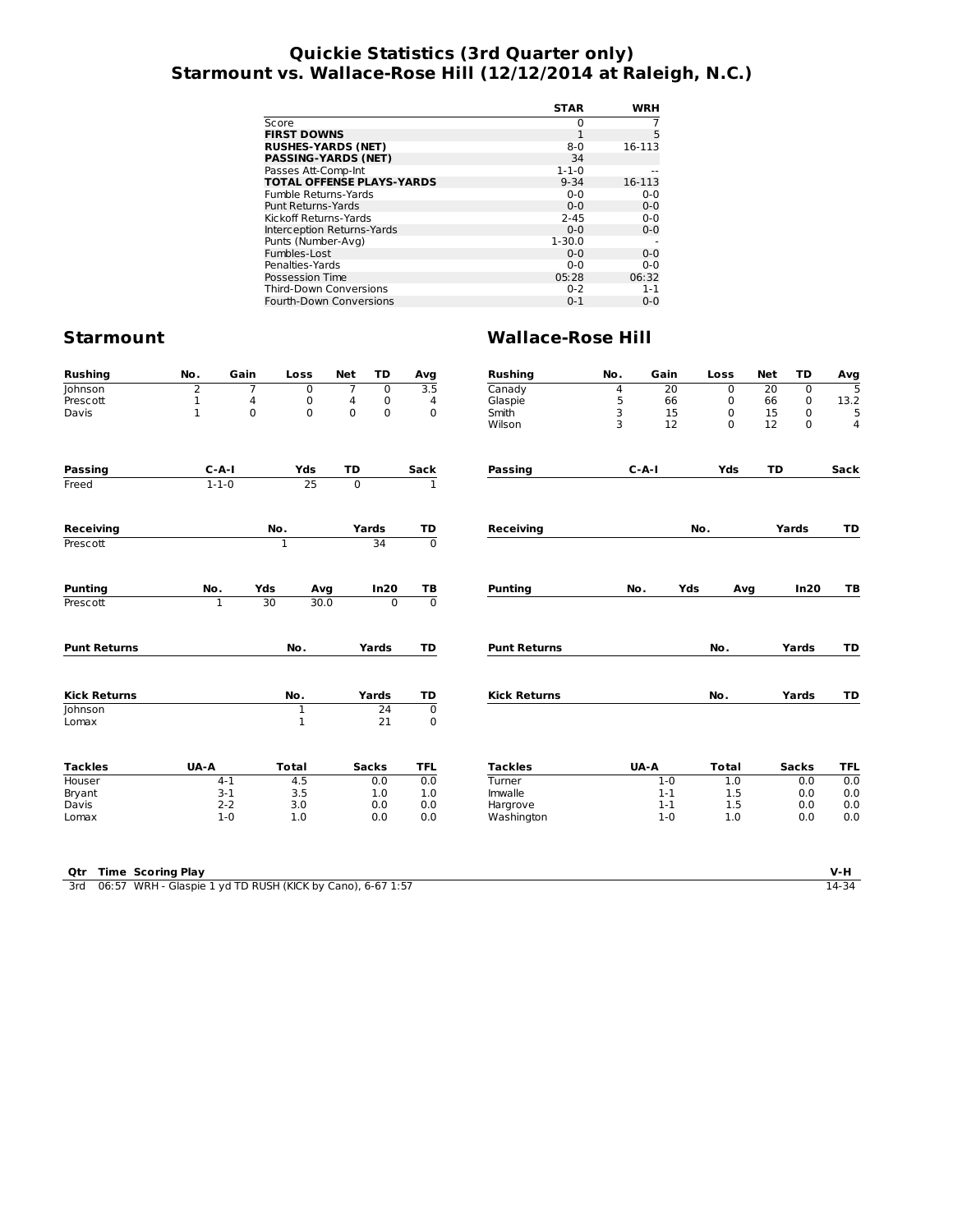#### **Play-by-Play Summary (4th quarter) Starmount vs. Wallace-Rose Hill (12/12/2014 at Raleigh, N.C.)**

|          |                    | 13 plays, 37 yards, 6:06                                                                 |    |
|----------|--------------------|------------------------------------------------------------------------------------------|----|
|          |                    | STARMOUNT drive start at 10:29.                                                          |    |
| 1-10     | STAR18             | Davis rush for 3 yards to the STAR21 (Imwalle).                                          |    |
| $2 - 7$  | STAR21             | Johnson rush for 6 yards to the STAR27 (Bryant).                                         |    |
| 3-1      | STAR <sub>27</sub> | Freed rush for 10 yards to the STAR37, 1ST DOWN STAR (Turner).                           | R. |
| $1 - 10$ | STAR37             | Johnson rush for loss of 4 yards to the STAR33 (Carney).                                 |    |
| $2 - 14$ | STAR33             | PENALTY WRH pass interference 15 yards to the STAR48, 1ST DOWN STAR.                     | E. |
| $1 - 10$ | STAR48             | Freed rush for no gain to the STAR48 (Imwalle).                                          |    |
| 2-10     | STAR48             | Prescott rush for 3 yards to the WRH49 (Washington).                                     |    |
| $3 - 7$  | WRH49              | Freed pass complete to Bryant for 10 yards to the WRH39, 1ST DOWN STAR (Glaspie;Turner). | P  |
|          |                    |                                                                                          |    |
| 1-10     | WRH39              | Johnson rush for 5 yards to the WRH34 (Turner; Hargrove).                                |    |
| $2 - 5$  | WRH34              | Prescott rush for 3 yards to the WRH31 (Turner; Carney).                                 |    |
| $3 - 2$  | WRH31              | Freed rush for 2 yards to the WRH29, 1ST DOWN STAR (Washington).                         | R. |
| $1 - 10$ | WRH29              | Kelly rush for 3 yards to the WRH26 (Turner).                                            |    |
| $2 - 7$  | WRH <sub>26</sub>  | Freed rush for 7 yards to the WRH19, 1ST DOWN STAR (Dawson).                             | R. |
| $1 - 10$ | WRH19              | Johnson rush for no gain to the WRH19 (Washington; Dawson).                              |    |
| $2 - 10$ | WRH19              | Freed pass complete to Davis for 2 yards to the WRH17 (Washington).                      |    |
| $3 - 8$  | WRH17              | Freed rush for loss of 1 yard to the WRH18 (Turner).                                     |    |
| 4-9      | WRH18              | Timeout Starmount, clock 02:13.                                                          |    |
| $4 - 9$  | WRH18              | Bryant rush for 16 yards to the WRH2, 1ST DOWN STAR (Dawson).                            | R. |
| 1-0      | WRH02              | Lomax rush for loss of 1 yard to the WRH3 (Hargrove; Sanchez).                           |    |
| $2 - 0$  | WRH03              | Freed rush for 1 yard to the WRH2 (Imwalle).                                             |    |
| $3-0$    | WRH02              | Timeout Starmount, clock 01:01.                                                          |    |
| $3-0$    | WRH02              | Davis rush for 2 yards to the WRH0, TOUCHDOWN, clock 00:55.                              |    |
| 1-0      | WRH03              | PENALTY WRH offside declined.                                                            |    |

1-0 WRH03 Gunnell kick attempt good.

2-0 STAR09 Start of 4th quarter, clock 12:00.<br>2-0 STAR09 Glaspie rush for loss of 6 vards t

2-0 STAR09 Glaspie rush for loss of 6 yards to the STAR15 (Houser).<br>3-0 STAR15 Canady rush for 5 yards to the STAR10 (Lomax). 3-0 STAR15 Canady rush for 5 yards to the STAR10 (Lomax).

Canady rush for loss of 8 yards to the STAR18 (Kelly).

#### **Starmount 21, Wallace-Rose Hill 34**

19 plays, 82 yards, 9:34

Gunnell kickoff 13 yards to the WRH47, on-side kick, recovered by STAR Lomax on WRH47.

#### **STARMOUNT drive start at 00:52.**

| 1-10 WRH47 | Freed pass complete to Prescott for 4 yards to the WRH43 (Glaspie;Turner).      |  |
|------------|---------------------------------------------------------------------------------|--|
| 2-6 WRH43  | Freed pass complete to Lomax for 13 yards to the WRH30, 1ST DOWN STAR (Canady). |  |

- 1-10 WRH30 Freed sacked for loss of 2 yards to the WRH32 (Washington).
- 2-12 WRH32 Timeout Starmount, clock 00:15.
- 2-12 WRH32 Freed pass intercepted by Washington at the WRH30, Washington return 19 yards to the WRH49 (Freed).

4 plays, 15 yards, 0:45

## **WALLACE-ROSE HILL drive start at 00:07.**

1-10 WRH49 TEAM rush for loss of 2 yards to the WRH47.<br>2-12 WRH47 End of game, clock 00:00.

End of game, clock 00:00.

1 plays, -2 yards, 0:07

| <b>Starmount 21, Wallace-Rose Hill 34</b> |  |                    |   |          |                  |       |         |             |          |          |           |
|-------------------------------------------|--|--------------------|---|----------|------------------|-------|---------|-------------|----------|----------|-----------|
|                                           |  | Time               |   |          | <b>1st Downs</b> |       |         | Conversions |          |          |           |
| <b>Quarter Summary</b>                    |  | Score Poss R P X T |   |          |                  |       | 3rd     | 4th         | Rushing  | Passing  | Penalties |
| Starmount                                 |  | $10:22 \quad 4$    |   |          |                  | 2 1 7 | $4 - 5$ | $1 - 1$     | 18-53    | 4-5-1-29 | $0-0$     |
| Wallace-Rose Hill                         |  | 01:38              | റ | $\Omega$ |                  | റ റ   | -1-3    | $1 - 2$     | $4 - 11$ | $\cdots$ | $1 - 15$  |